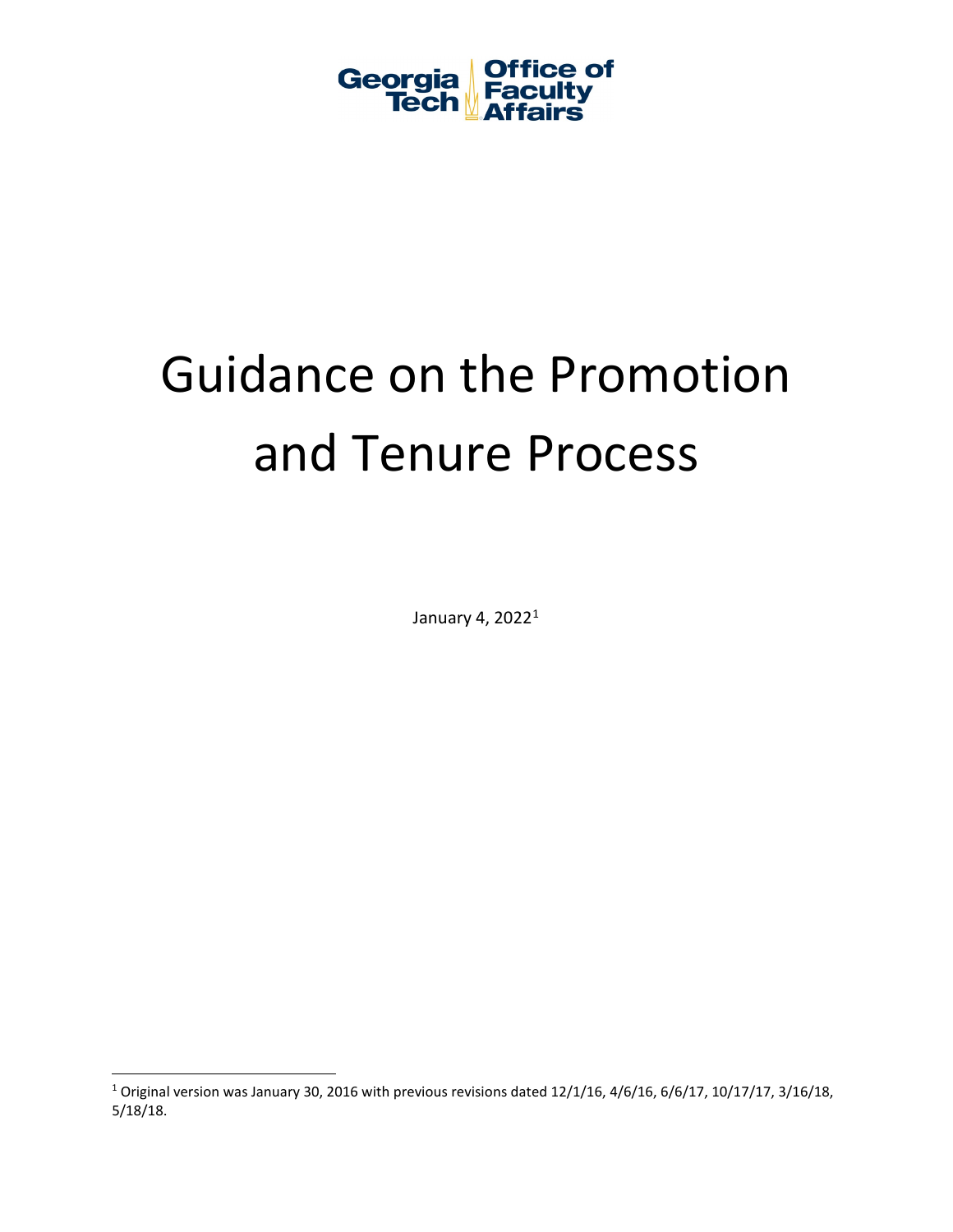# **Guidance on the Promotion and Tenure Process Office of Faculty Affairs**

Updated January 4, 2022

# **Contents**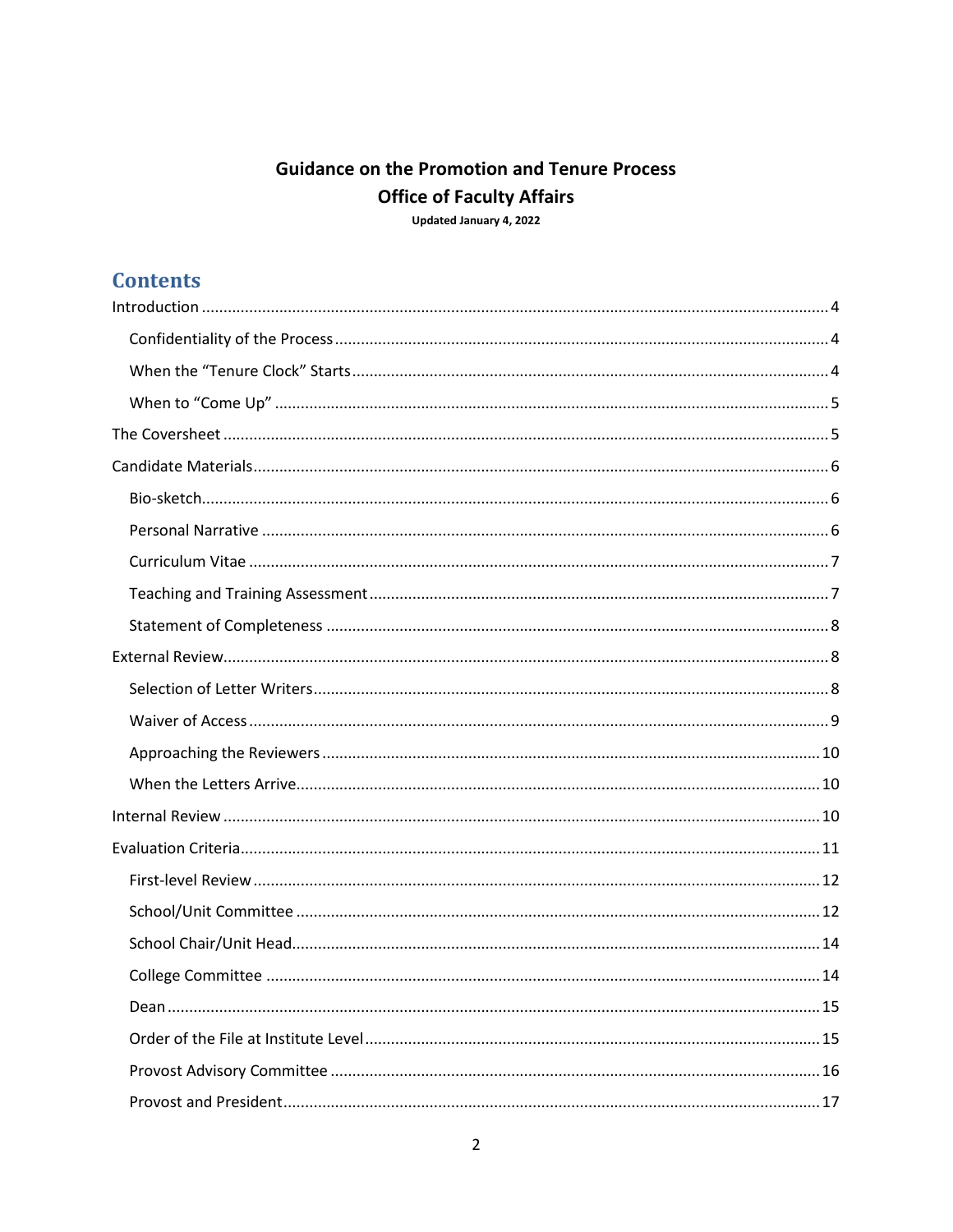| Appendix A: Guidance for Promotion and Tenure with Expanded Scope of Creativity 26 |  |
|------------------------------------------------------------------------------------|--|
|                                                                                    |  |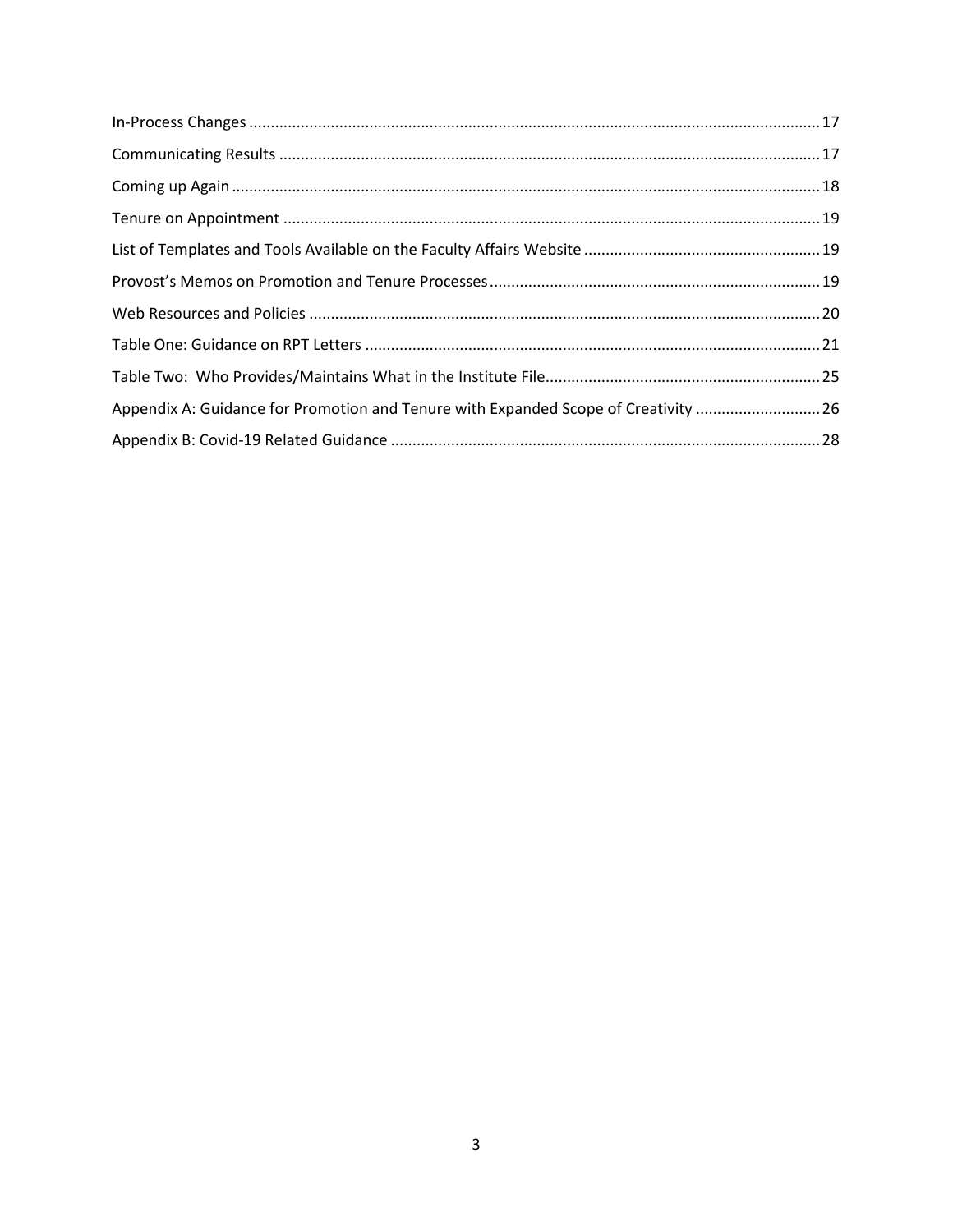# <span id="page-3-0"></span>**Introduction**

The reappointment, promotion, and tenure (RPT) process requires the utmost care and attention from all faculty and staff involved because of its central importance to the quality of education and the careers of individual faculty members. This guide aims to strengthen the quality of information that goes into the RPT process and to reinforce consistency of information across candidates. As a procedure rather than policy document, it supplements the *Faculty Handbook* sections on this process.

After a few general topics, the order of the sections of this guide follows the order in which documents are produced in the process. In general, the critical review process follows the same procedures as the promotion and tenure processes, except that external letters are not required. The last section describes the process for tenure-on-hire.

# <span id="page-3-1"></span>**Confidentiality of the Process**

The President's final decision on reappointment, promotion, and tenure cases is informed by votes, recommendations, and discussions at several earlier stages of the internal evaluation process. *Confidentiality throughout the process is required and imperative.* Candidates are not to be told the outcome of the deliberation until the President has made a determination. At the discretion of the chair or dean, informal discussions with the candidate may be appropriate at intermediate stages, but only about the process of these deliberations, and not the anticipated outcome or anything related to confidential discussions.

After the President's decision is made, the candidate may request a redacted copy of the full file from the Office of Faculty Affairs by submitting a request to facultyaffairs@gatech.edu. Faculty Affairs removes from these files all references to external letters, including the selection of letter writers, the identity of those who wrote, quotations from the letters, and the letters themselves, to provide confidentiality for this externally solicited advice. At that time, school chairs or unit heads<sup>[2](#page-3-3)</sup> may review the redacted file with the candidate; they must still take care not to reveal the contents of the letters or the confidential discussions that took place in the meetings that informed the documents in the file. Following third-year Critical Review, the school or college should provide the full package as there are no external letters.

# <span id="page-3-2"></span>**When the "Tenure Clock" Starts**

What is colloquially known as the "tenure clock" is called the "probationary period" in the *Faculty Handbook*. Appointment letters specify the academic year when individuals are eligible to be considered for tenure and when they are required to be considered for tenure (the "can" and "must" years). The "can" year is the fifth year on the tenure track and the "must" year is the sixth. If any years of credit toward tenure are awarded, the initial letter of appointment must specify this, including for untenured associate professors. Three years of credit toward tenure (the maximum allowed under Board of Regents [BOR] policy) allow individuals to come up for consideration in their second year at Georgia Tech, although school chairs may advise candidates to wait longer to establish themselves in the Tech

<span id="page-3-3"></span> $2$  Unit heads are generally school chairs, except in colleges without schools, where the dean serves in this role or designates an associate dean to do so. This document uses the terms unit head and school chair interchangeably.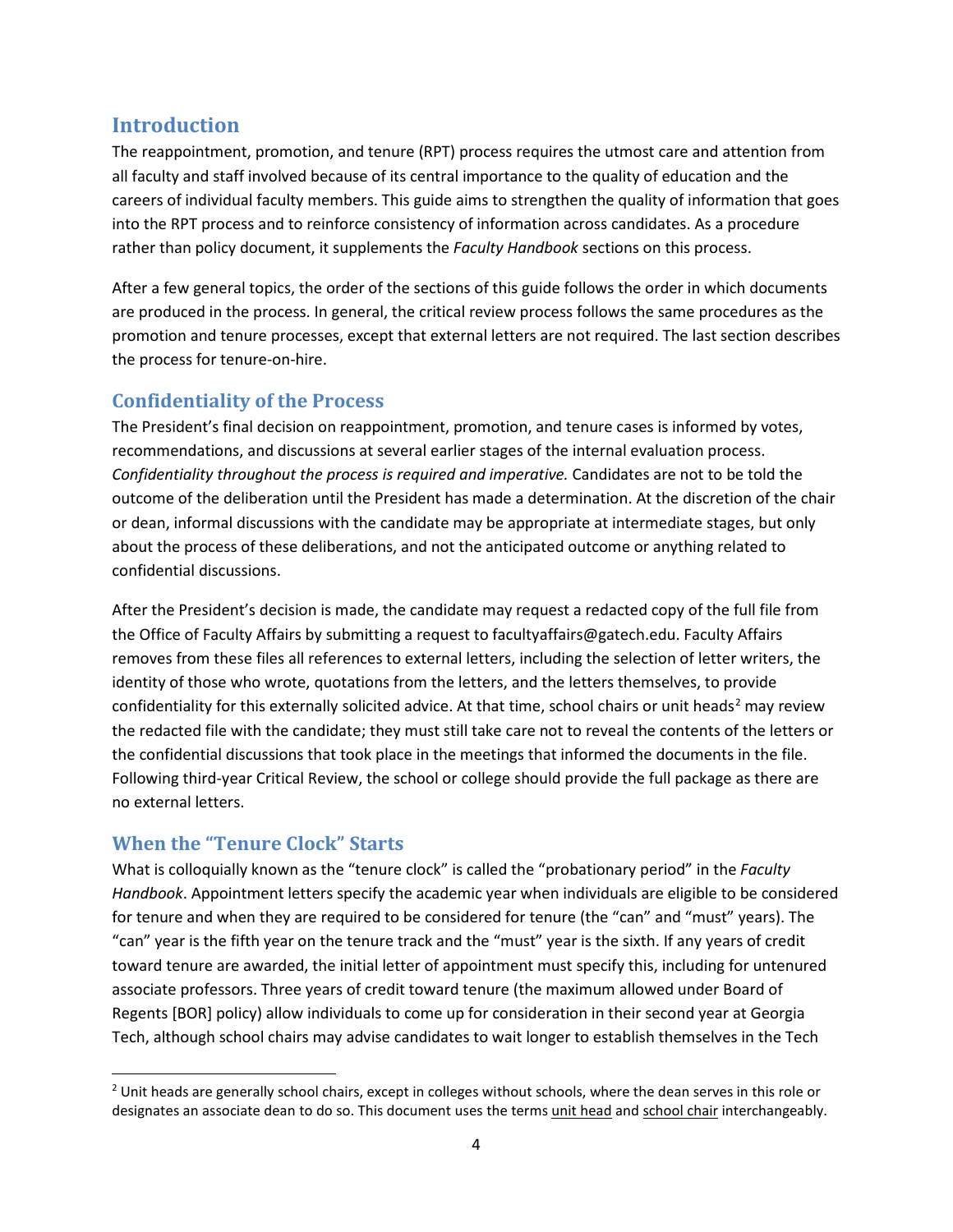environment. When individuals start service after October 15 of an academic year, that year is not counted toward the tenure timeline; the "clock" starts the following academic year. (see BOR *Academic Affairs & Student Affairs Handbook* section 4.4.1 for details)

#### <span id="page-4-0"></span>**When to "Come Up"**

(See *Faculty Handbook* section 3.3.6 for details.)

BOR rules and the Faculty Handbook allow for individuals to be considered for promotion with a minimum of four years in grade and to be considered for tenure with a minimum of five years of service. The normal time for assistant professors to go up for tenure and promotion is in their sixth year of service. Similarly, the sixth year of service is considered the normal time for promotion from associate to full professor. It is generally expected that candidates who go up for promotion prior to the normal time frame are exceptional in that they meet the normal criteria for promotion within an earlier time frame. The general expectation is that an individual will be considered for tenure only once, but a second request is acceptable practice; see the section of this document on "coming up again."

Once the minimum time-in-grade requirement has been met for an associate professor, the question of whether the individual is ready for promotion to full professor is a judgment call made jointly by the individual and the school chair. In Georgia Tech practice, if an individual requests to be considered for promotion to full professor after meeting the minimum eligibility requirements, the case must be put forward. Any questions about whether a faculty member is eligible for review should be discussed with the Office of Faculty Affairs before the process starts. Candidates may be put forward for promotion with less than the required minimum four years of grade with strong justification and prior permission from the President before the promotion documentation is submitted.

#### <span id="page-4-1"></span>**The Coversheet**

The candidate profile and coversheet is generated via the [PROMOTE system.](https://docs.tag.gatech.edu/pages/viewpage.action?pageId=21332328) At the start of the process, typically the spring before the candidate goes up, the unit/college contact adds the candidate to the PROMOTE system and enters the information on the coversheet. All coversheet information must then be confirmed among the unit, college, and Faculty Affairs. The coversheet specifies when the probationary period ("tenure clock") started for untenured faculty and any extensions through approved leaves of absence. The number of years that the individual spent in a non-tenure-track position before starting the probationary period are also indicated, along with any credit toward the "can" year determined at the time of hiring. To protect the privacy of health-related information, the reason for approved extensions of the probationary period should never be included, either on the coversheet or in the discussion of the case at any level. Votes and recommendations from the internal evaluation of the file are recorded on the coversheet as the process moves forward, with secure electronic entry of votes by or on behalf of committee chairs, school chairs, deans, Provost, and President.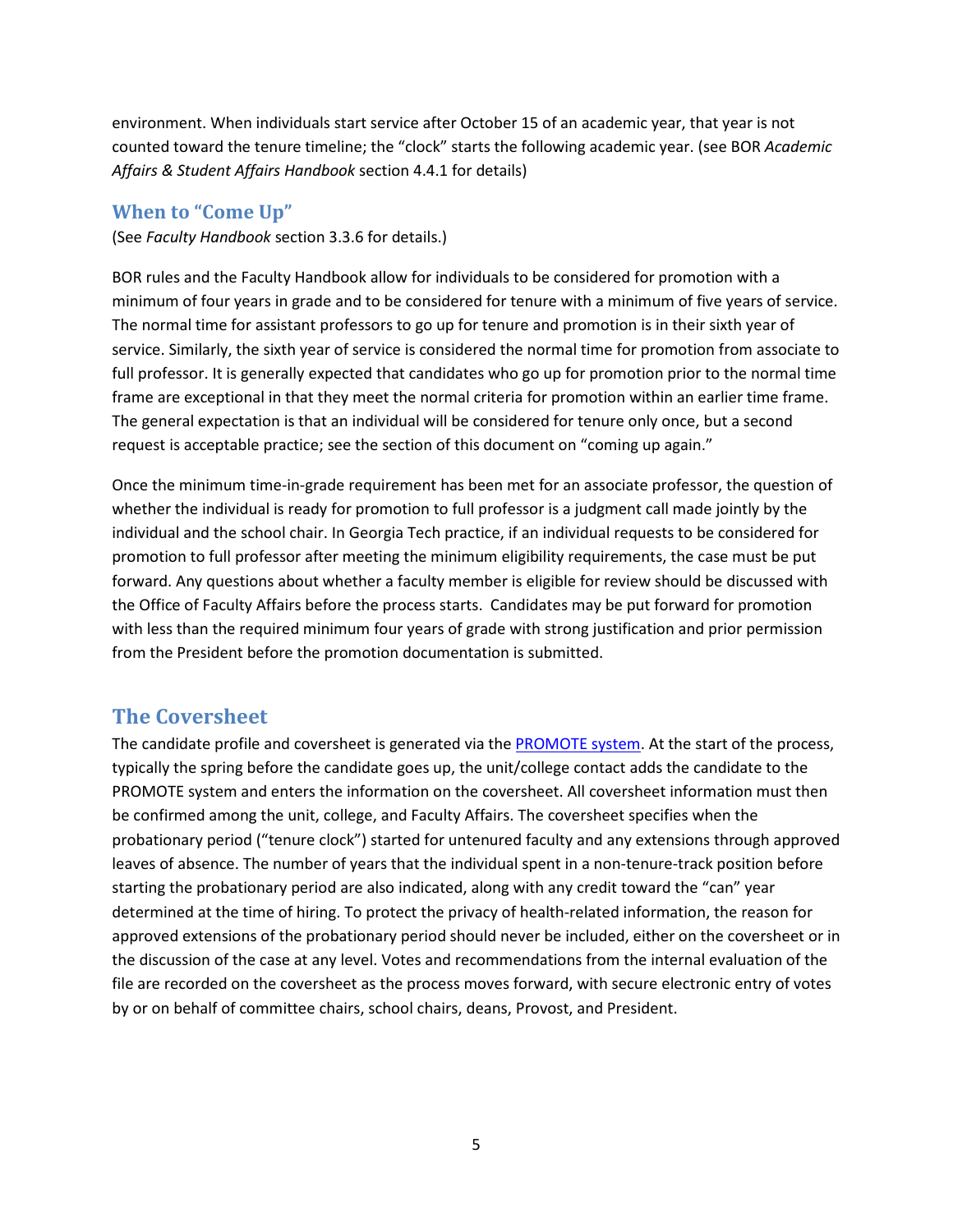# <span id="page-5-0"></span>**Candidate Materials**

Each candidate prepares several documents that form the basis for the file: a bio-sketch, a personal narrative, a *curriculum vitae*, and a table of normalized Course Instructor Opinion Survey (CIOS scores). [3](#page-5-3) In addition, the candidate submits three to five examples of relevant creative work. The unit head or school RPT committee chair may provide guidance and advice to the candidate in preparing these documents to help ensure that the document communicates well to an interdisciplinary audience, states clearly the importance and impact of the candidate's work, is accurate, and neither over-represents nor under-represents the candidate's accomplishments. Candidates upload the components of the dossier into the PROMOTE system, certify that their documents are complete, and indicate on the access waiver whether or not they forego their rights to see the external letters.

The Faculty Handbook provides a broader spectrum of criteria for evaluating creativity for promotion and tenure than is usually considered in specific disciplines. In unusual cases where a candidate would like to use a more expanded view of creativity than is typical in their discipline, they may consider using the guidance given in Appendix A to build their package. In addition, Appendix B provides information on how to include the effects of Covid-19 on a candidate's career progression.

#### <span id="page-5-1"></span>**Bio-sketch[4](#page-5-4)**

The file should begin with a brief bio-sketch for the candidate that is designed to introduce the candidate to a general audience. The bio-sketch will always be the first item that appears (after the coversheet) in the file that goes to the Provost. So, it should receive particular attention as a summary of key information in the file. The bio-sketch should begin with the candidate's name, rank, and school; degrees; and history of time at Georgia Tech. It should then briefly explain the candidate's research area, including why it is important. A sentence or two on awards and impact may be included. The biosketch should be written in the third person, be no longer than 150 words, and be provided on a separate page. No picture of the candidate should be included in the bio-sketch or anywhere else in the file.

# <span id="page-5-2"></span>**Personal Narrative**

Candidates must write a brief summary of their major accomplishments at Georgia Tech with regard to teaching, research, creativity, and service (see *Faculty Handbook* Section 3.3.8). This is the candidate's "voice" in the file, the place that provides an opportunity to explain context, significance, and impact. Candidates should point out innovative elements of their scholarship and educational contributions.

In terms of educational contributions, candidates should describe their teaching philosophies, educational innovations, and responses to teaching evaluations. A good resource for describing an effective narrative for educational contributions is the guidance given for "Reflection & Self-Evaluation" in the [Teaching Portfolio format](https://faculty.gatech.edu/sites/default/files/images/teaching_portfolio_promotion_guidelines_7-5-2018.pdf) used for Lecturers. The narrative should also discuss their approaches

<span id="page-5-3"></span><sup>&</sup>lt;sup>3</sup> Some schools have their staff prepare the tables for the candidates' file. However, candidates should at least confirm the data.

<span id="page-5-4"></span><sup>4</sup> The biosketch is not required by the *Faculty Handbook* but has been the practice in some schools. As of 2014, it is being adopted for general use based on the recommendation of a cross-college task force.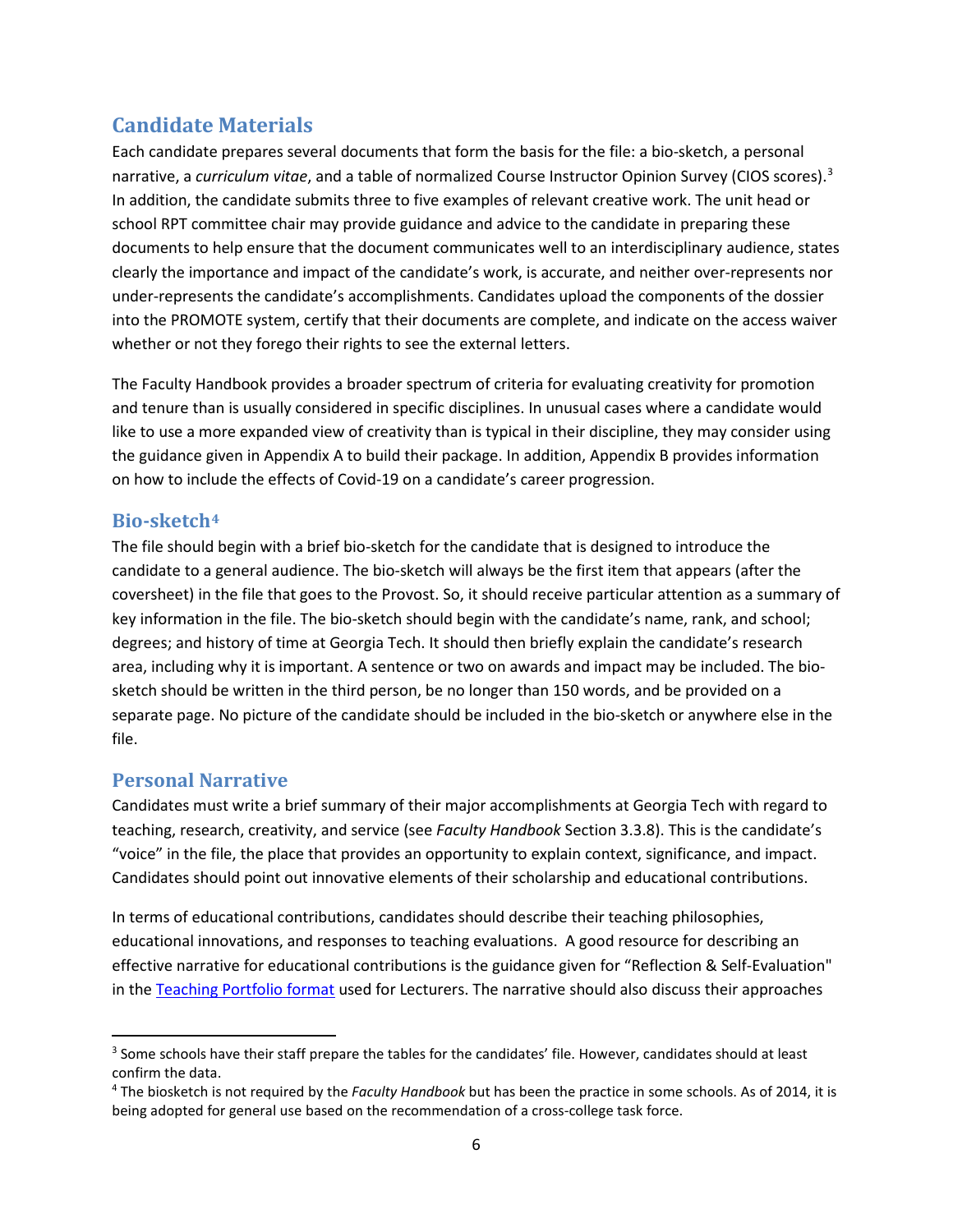and accomplishments for mentoring and training students and post docs in research, where appropriate.

The personal narrative should not merely summarize the examples of creative contributions but rather place them in the context of the school, college, Institute, and discipline. Candidates can use the personal narrative to clarify their contributions in collaborative work.

The *Faculty Handbook* requires that "these personal narratives shall be three to five pages with one-inch margins, standard single-spaced and 10-point minimum font." Although some colleges have had longer formats in the past and split the three topics into separate statements, these formats are no longer being accepted for Institute-level review. The personal narrative may be written in the first or third persons.

#### <span id="page-6-0"></span>**Curriculum Vitae**

The *curriculum vitae* (CV) should be provided in th[e Institute standard format,](http://faculty.gatech.edu/sites/default/files/documents/standard-cv-format-for-rpt-0215.docx) which is posted on the [Faculty Affairs website.](http://facultyaffairs.gatech.edu/current-faculty/promotion-tenure) The format provides a top-level outline of key elements to be listed; colleges are free to fill in more detailed levels that are appropriate in their areas as long as they maintain the overall order (check individual college websites for this information). Unit heads or the faculty committee chairs should work with candidates to make sure that activities are reported in the correct categories, particularly peer-reviewed publications and grants as principal investigator, and ensure that collaborative efforts are appropriately represented.<sup>[5](#page-6-2)</sup>The CV must include a table of contents and page numbers. The CV should not use a type font less than 11 points nor margins less than 3/4 of an inch. Using the standard format provides an easier means for evaluators to review the packages in a consistent manner; however, the *Faculty Handbook* does allow for some flexibility in format. Any deviations from the Institute standard format need to be reviewed by Faculty Development administrators or Faculty Affairs representatives in the unit/college or Institute level. If the candidate is worried about listing unfunded proposals or other awards or projects that may be in a nondisclosure phase in the CV sent to external reviewers, these may be put into an addendum to the CV and placed behind the CV for the internal reviews. The addendum should be signed and dated.

# <span id="page-6-1"></span>**Teaching and Training Assessment**

The educational roles of the candidate should receive considerable attention in the file. The list of elements that appear in *Faculty Handbook* Section 3.3.7 Promotion and Tenure Evaluation provides a useful check list for what can be included as evidence of contributions as a teacher and educator. Some of these items can be listed, where appropriate, in the CV or in the personal narrative.

The teaching and training assessment section of the file should contain the summary table on CIOS scores. The Faculty Executive Board voted in March 2020 that all Colleges develop a second metric of teaching effectiveness<sup>[6](#page-6-3)</sup>, which would be included in this section (the original targeted effective date of

<span id="page-6-2"></span> $5$  Some units require candidates to indicate their percentage contribution for each publication.

<span id="page-6-3"></span><sup>&</sup>lt;sup>66</sup> The details of the FEB motion is "Specifically, all programs must develop one method, in addition to CIOS reports, to evaluate faculty teaching. The additional method will be used going forward to generate performance data alongside CIOS reports for critical review, tenure, promotion, and post-tenure review. The type of additional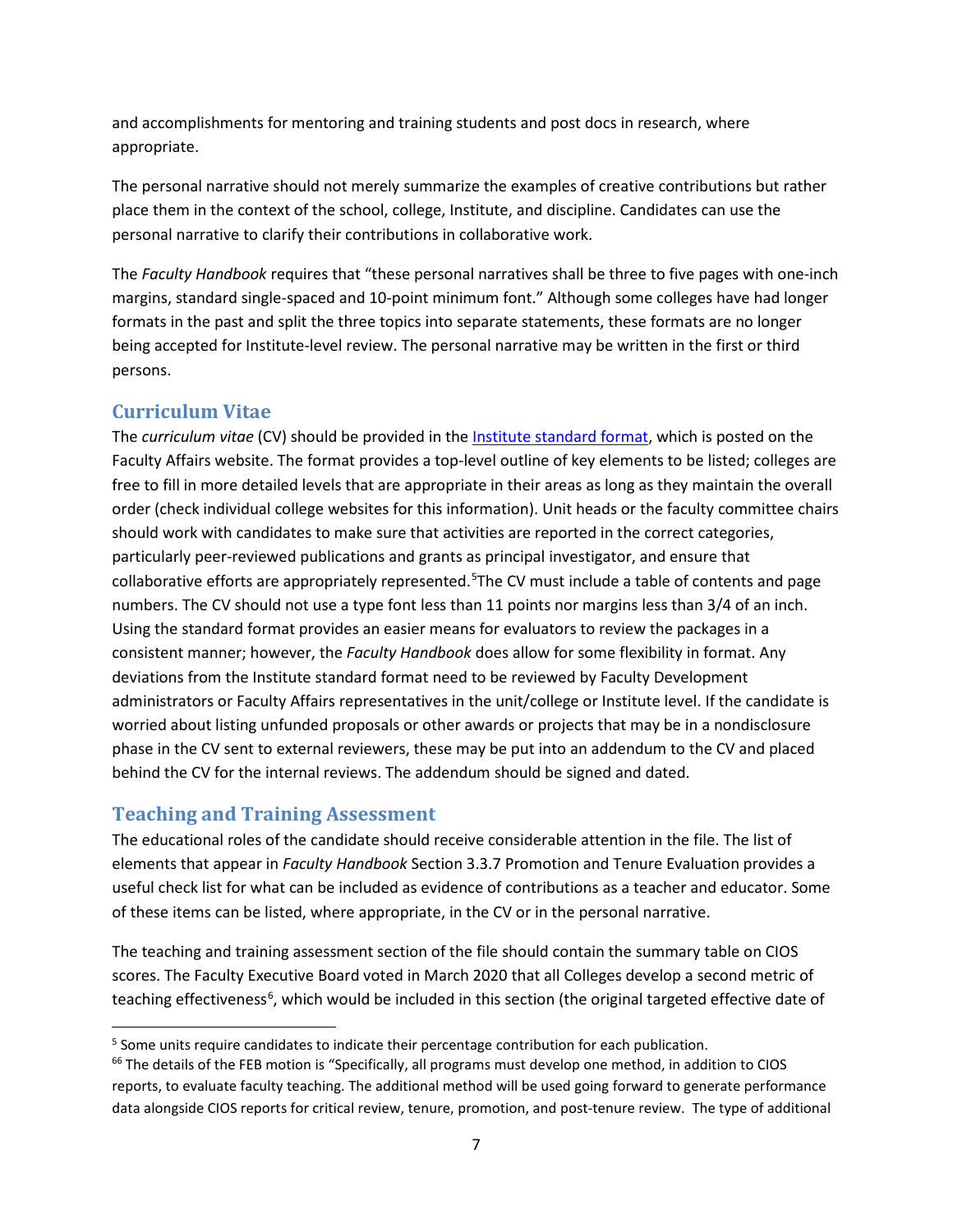AY 2022-2023 has been delayed due to the impact of Covid and needs to be re-determined). Faculty may optionally include additional evidence of teaching effectiveness as guided by the "Teaching Skills and Methods" entry in the *Faculty Handbook* Section 3.3.7 Promotion and Tenure Evaluation(limited to two pages). Candidates should prepare or supervise the preparation of their own tables of student evaluation scores from CIOS, limited to the last five years for promotion from associate to full professor. A format is available on the [Faculty Affairs website.](http://facultyaffairs.gatech.edu/current-faculty/promotion-tenure) For the standard documentation, only the scores on the question "Is the instructor an effective teacher?" are required, but a separate table with others is encouraged. At the top of the table, a section for normative data on the "effective teacher" question for the candidate's college and school (i.e., subject abbreviation such as MATH or ISYE) should appear, to provide the appropriate context for the numbers in the table. This information will be posted on the Office of Assessment web site for the five years preceding the review as soon as the data become available. If a faculty member is teaching a cross-listed course that has a small number of students in each section, the faculty member may combine the scores using the standard table format and use the normative data for the combined size.

#### <span id="page-7-0"></span>**Statement of Completeness**

After candidates' materials are complete, they should sign and date a Statement of Completeness. The form is available on the **Faculty Affairs website**. Each document covered by the statement should be dated and should not change after the candidate signs the form. The candidate may provide an addendum to the CV at the start of the fall semester and in December before the file goes to Faculty Affairs in separate memos in the file with a specific date and clear information on what is being updated. The candidate should also sign and date these memos. These updates should be significant such as additional awards, grants, or publications.

#### <span id="page-7-1"></span>**External Review**

l

For promotion and tenure, external letters of evaluation are required.<sup>[7](#page-7-3)</sup> A minimum of five letters is expected in each file. Because not every reviewer returns a letter in the end, units generally ask for more in order to make sure that at least five are available.

#### <span id="page-7-2"></span>**Selection of Letter Writers**

As specified in the *Faculty Handbook*, the school chair or unit head and candidate should jointly develop the list of external reviewers to ask. The process of selection should start with the candidate and the

method may be driven by academic and program needs rather than by faculty evaluation processes. It is recommended that the findings in the Task Force for Teaching Effectiveness be reviewed as options are explored. The methods should be approved by the relevant faculty bodies. Timeline: a plan of action should be in place by Fall 2020. During AY 2021-2022, each unit should adopt its new method on a trial basis for formative evaluation and fine-tuning of the method itself. The revised evaluation process will be required for the AY 2022-2023 evaluation cycle."

<span id="page-7-3"></span><sup>&</sup>lt;sup>7</sup> See the [Faculty Affairs website](http://facultyaffairs.gatech.edu/deans-chairs/promotion-tenure) for the 2013 guidance memo from the Provost regarding the external review letters.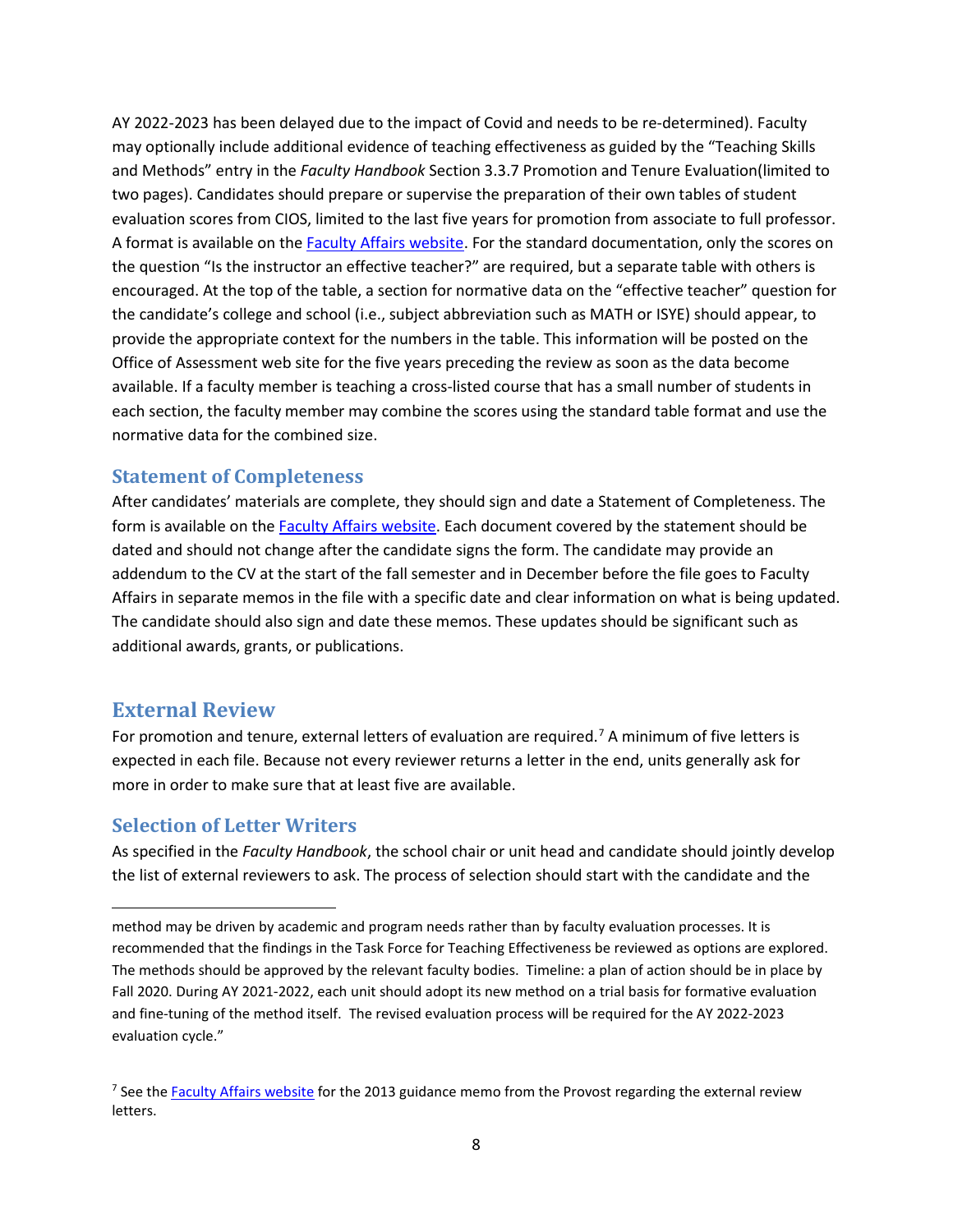school chair independently developing lists of possible reviewers. School chairs or unit heads may consult with others in developing their lists, including school or unit promotion and tenure committees; local practices vary on this point. According to the *Faculty Handbook* (Section 3.3.8), "The final decision regarding who shall be selected to provide recommendations from the list shall rest with the Unit Head and the faculty committee."

Reviewers should be "clear leaders in the field" of the candidate, such as full professors at equivalent or better institutions or senior leaders in industry research. Associate professors should be avoided, but if they are used, the unit should certify that they are tenured. All the academic reviewers should be from peer, near-peer, or stronger programs, with the understanding that the leading programs in particular fields may not always be located at top universities. The list should include international reviewers for promotion to full professor, though it is not required that a letter be received from an international reviewer. Conflicts of interest should be avoided; but if they exist, they must be declared in the letter. Doctoral or postdoctoral advisors may be asked to write letters, as long as they are clearly identified as such. [8](#page-8-1) As the *Faculty Handbook* indicates, "Candidates may request that a particular individual not be contacted as an external reviewer." (Section 3.3.8, External Peer Review)

The *Faculty Handbook* requires that the list provided by the candidate appears in the file, and the Provost asks that each file show clearly which names were suggested by the candidate, which by the chair or unit head, and which by both. The final selections should include a majority of names independently selected by the chair or unit head, regardless of whether these were also proposed by the candidate. In the end, the file should indicate which proposed reviewers were approached, which ones agreed to review (with the reason for declining if that is the case), and whether the review was returned.

The candidate and school chair or unit head will each add their list of external reviewers via the PROMOTE system, including short bio-sketches for the reviewers. These bio-sketches must be very short paragraphs (less than 100 words) and compiled in a list format. Files that do not use the template, have longer reviewer bio-sketches, or are not compiled will be returned to units for reformatting before they go to the Provost's Advisory Committee, also known as the Institute Promotion and Tenure Committee.

#### <span id="page-8-0"></span>**Waiver of Access**

Before sending letters of request to the selected letter writers, the unit should have candidates sign the form that indicates whether or not they waive the right to see the letters. The letter requesting the external review must indicate which option the candidate chose. The form is available on the Faculty Affairs website (it is called ["Waiver Statement"\)](http://facultyaffairs.gatech.edu/sites/default/files/documents/waiver_of_right_of_access.pdf).

<span id="page-8-1"></span> <sup>8</sup> The *Faculty Handbook* (Section 3.3.8) instructs, "If the School Chair or Dean concludes that circumstances require use of that reviewer, the letter must be in addition to those normally required, identified as such, and filed separately from the other external letters. A justification for including the letter must be included in the package."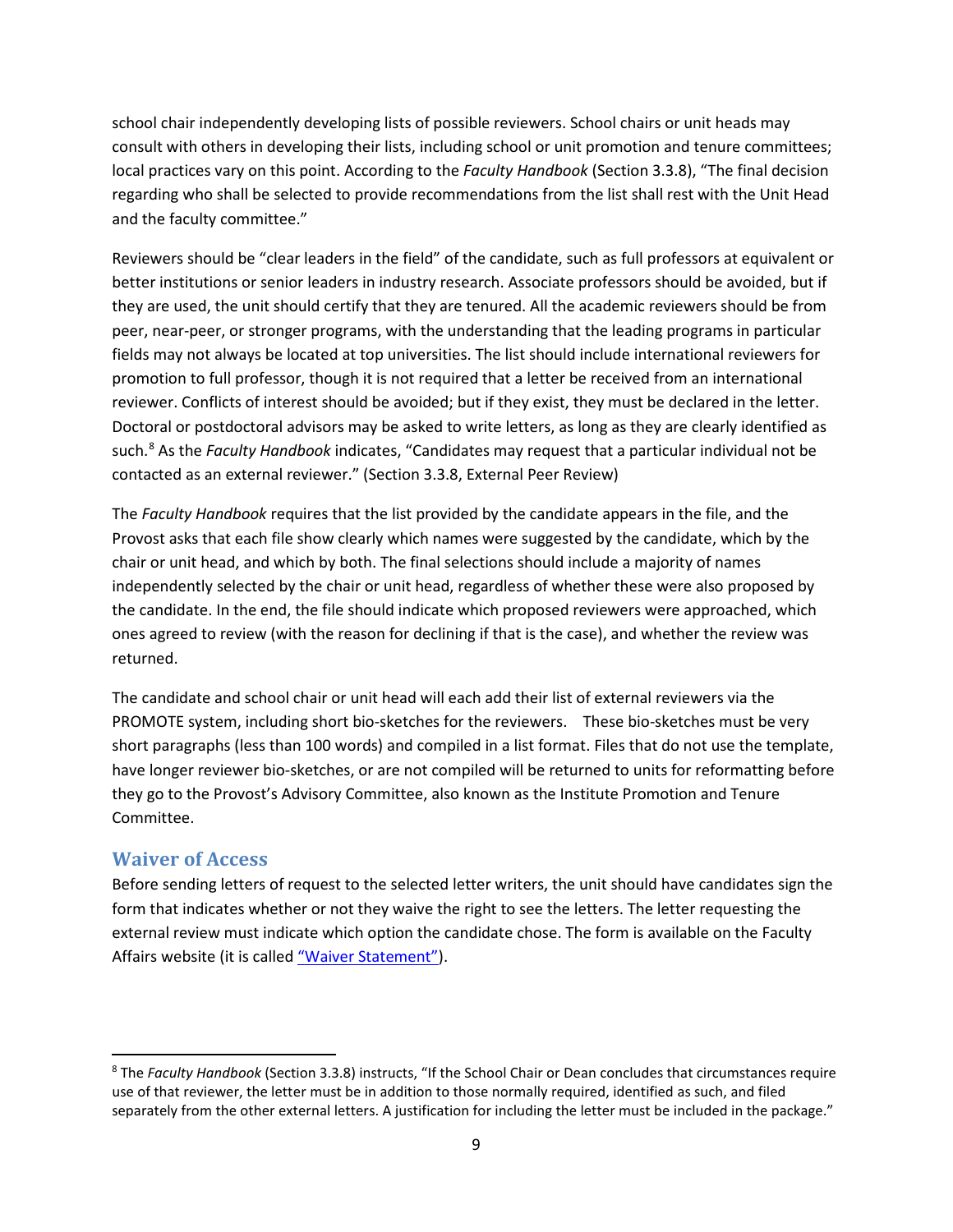# <span id="page-9-0"></span>**Approaching the Reviewers**

The school chair or unit head should request the letters of review using the [standard template](http://www.faculty.gatech.edu/deans-chairs/promotion-tenure) letter(s) provided in [PROMOTE.](https://docs.tag.gatech.edu/display/PKB/Overview%3A+How+to+Manage+External+Reviewers+and+Evaluators) These templates have an editable section where the chair or unit head may personalize the letter to a particular reviewer. Neither the chair, unit head, nor anyone else should make informal contacts beforehand to determine willingness. Instead, the initial approach should be a formal request with some materials attached that give adequate information on the candidate's substantive area, so that reviewers can make informed choices about whether they have the right expertise to do the review; for example sending the bio-sketch and a CV might be appropriate, whether or not the CV is in standard format. The full file can be provided later with a more detailed formal request. Maintaining this practice avoids the appearance that the chair or unit head is picking particularly positive or negative reviewers or unconsciously communicating the chair's or unit heads' expected outcome. It also helps assure that practices are consistent across campus.

Writers should be asked to focus on the candidate's scholarly and creative contributions; to offer information on professional service if they have it; and comment on teaching only if they have direct experience. They should be instructed that they should not give an opinion regarding promotion or tenure. Should the reviewer add such commentary anyway, it be ignored by any evaluators.

A particularly important part of the template is the wording approved by Georgia Tech's Office of Legal Affairs on confidentiality of the letters. If the candidate has waived the right to see the letters, Georgia Tech promises reviewers that it will keep their letters confidential to the greatest extent permitted by law. To complement Georgia Tech's legal efforts, the chair's or unit heads' letter asks reviewers to request confidentiality specifically in their letters. All of this language is critical to establish the credibility of the letters we receive.

#### <span id="page-9-1"></span>**When the Letters Arrive**

The External Reviewer List, the table that collects the information on reviewer nomination and selection, will be generated via the PROMOTE system. When the letter is submitted or uploaded by the unit administrator into the system, the letter will be labeled as "Reviewer 1," "Reviewer 3," etc. These identifiers should then be used instead of reviewer names in the internal review documents.

If candidates request copies of their files after the decision has been made, Faculty Affairs has to remove even these reviewer identifiers and all quotations from reviews before the file is given to the candidate (a process called "redacting"). To make this work cleaner, it would be helpful if the internal review included a separate "Analysis of Reviews" section rather than interweaving reviewer comments throughout. However, this separate section is not required.

#### <span id="page-9-2"></span>**Internal Review**

Each candidate's file goes through six stages of review, generally at least three by faculty and three by administrators, before reaching the President for a decision. Typically, 35 or more members of the tenured faculty have reviewed the file along the way. *Again, complete confidentiality is required and imperative throughout the process.* Table One, provided at the end of this document, summarizes the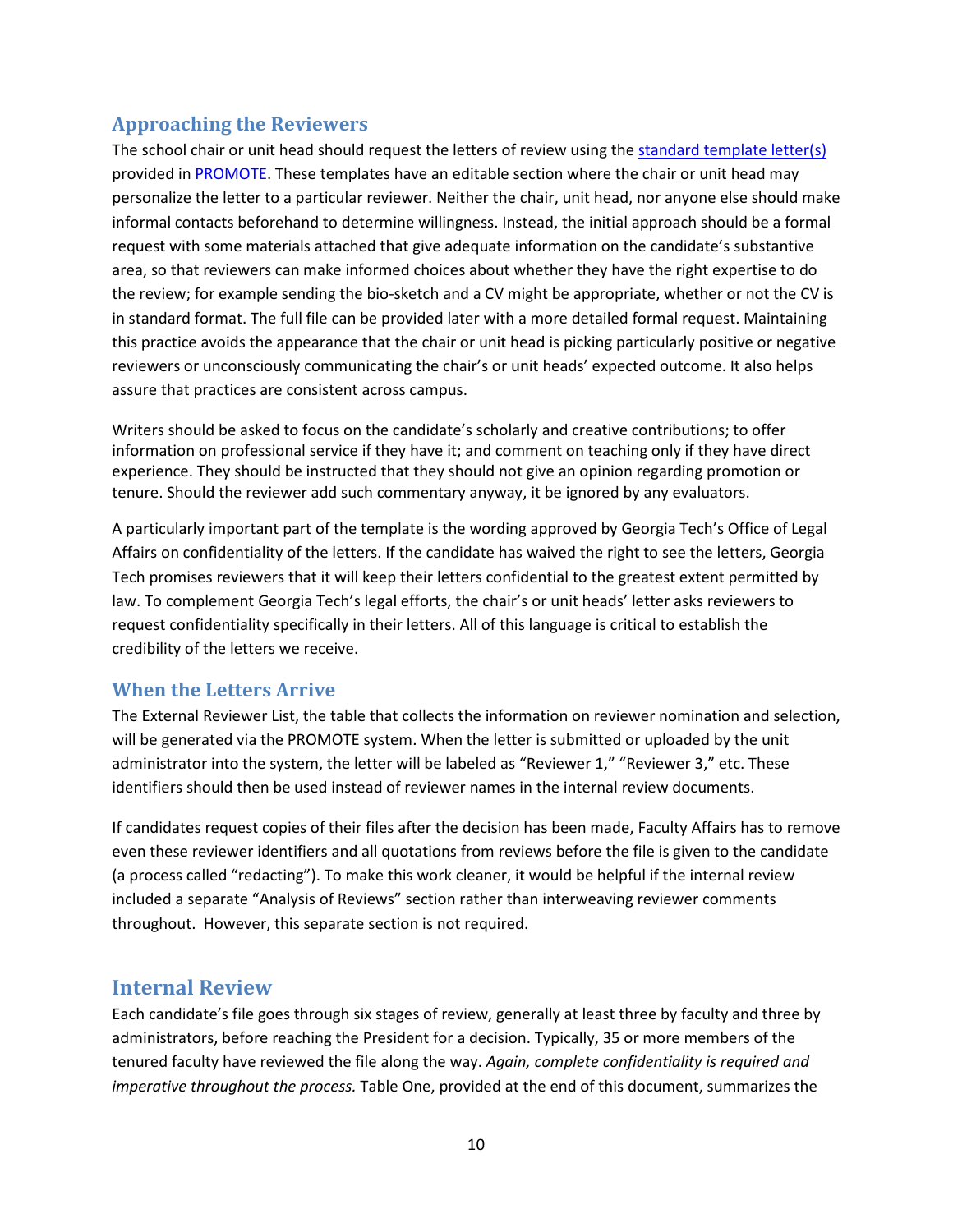structures and issues addressed in the document prepared at each stage. Occasionally, situations arise that may result in a need to change the process or documentation once the review has started. Examples are covered in the section "In-Process Changes."

### <span id="page-10-0"></span>**Evaluation Criteria**

The criteria for evaluation are set both by broad policies established by the BOR (Policy Manual Section 8.3.6) and the *Faculty Handbook* (Section 3.3.6; expanded upon in 3.3.7 and 3.3.8). The three areas are abbreviated as teaching, creativity, and service. Each area has several internal dimensions, which should be interpreted in ways that are appropriate to the individual faculty member's field and circumstances. For example, the quantity and quality of doctoral student advising is important to include under teaching in many schools, but is much less relevant in those with small doctoral programs or none at all. Caution should be made when including information on indices of citations, such as an h-index. For example, Google Scholar has the disclaimer "Google does not warrant that the information is complete or accurate." In addition, there have been several articles citing bias in the use of h-indices $^9$  $^9$ .

The Faculty Handbook (3.3.4) notes that "Each instructional Unit should have a set of clearly defined and prioritized objectives defined in accordance with the mission of that Unit. The more clearly and specifically the objectives are articulated, the more precisely can an individual's capability and interest be compared to those objectives. The objectives are not static; however, they must be influenced or modified by factors such as changing enrollment patterns and changes in the unit's and Georgia Tech's mission within the University System of Georgia. Modifications in objectives typically occur gradually, not instantaneously, thus permitting faculty awareness of the changes." The Faculty Handbook (3.3.8) also states that "Each College (or Unit within a College) should determine and publish appropriate measures of scholarly impact of Faculty candidates for Promotion and Tenure. Each Promotion and Tenure package should include an explicit discussion of the impact of the candidate's scholarship relative to the College's or Unit's measure of impact." These objectives and measures should be defined by the faculty of each school or unit; the Faculty Advisory Committee (FAC) or its equivalent should be in charge of their definition and publicization. These objectives should be broad enough to include all faculty members of the school or unit, some of whom may not produce scholarly or creative products that fit the traditional definitions of a school or unit's discipline. See Appendix A for guidance on assessment of non-traditional or non-disciplinary scholarly and creative products.

<span id="page-10-1"></span><sup>&</sup>lt;sup>9</sup> Gender and the h index in psychology[: https://link.springer.com/content/pdf/10.1007/s11192-015-1757-5.pdf](https://link.springer.com/content/pdf/10.1007/s11192-015-1757-5.pdf)

Female authors get fewer citations in astronomy: [https://www.sciencemag.org/careers/2017/05/female-authors](https://www.sciencemag.org/careers/2017/05/female-authors-get-fewer-citations-astronomy)[get-fewer-citations-astronomy](https://www.sciencemag.org/careers/2017/05/female-authors-get-fewer-citations-astronomy)

Racial disparities in science and publishing[: https://asapbio.org/racial-disparities](https://asapbio.org/racial-disparities)

Implications of sex disparities in the h-index for academic medicine: <https://jamanetwork.com/journals/jamanetworkopen/fullarticle/2781502>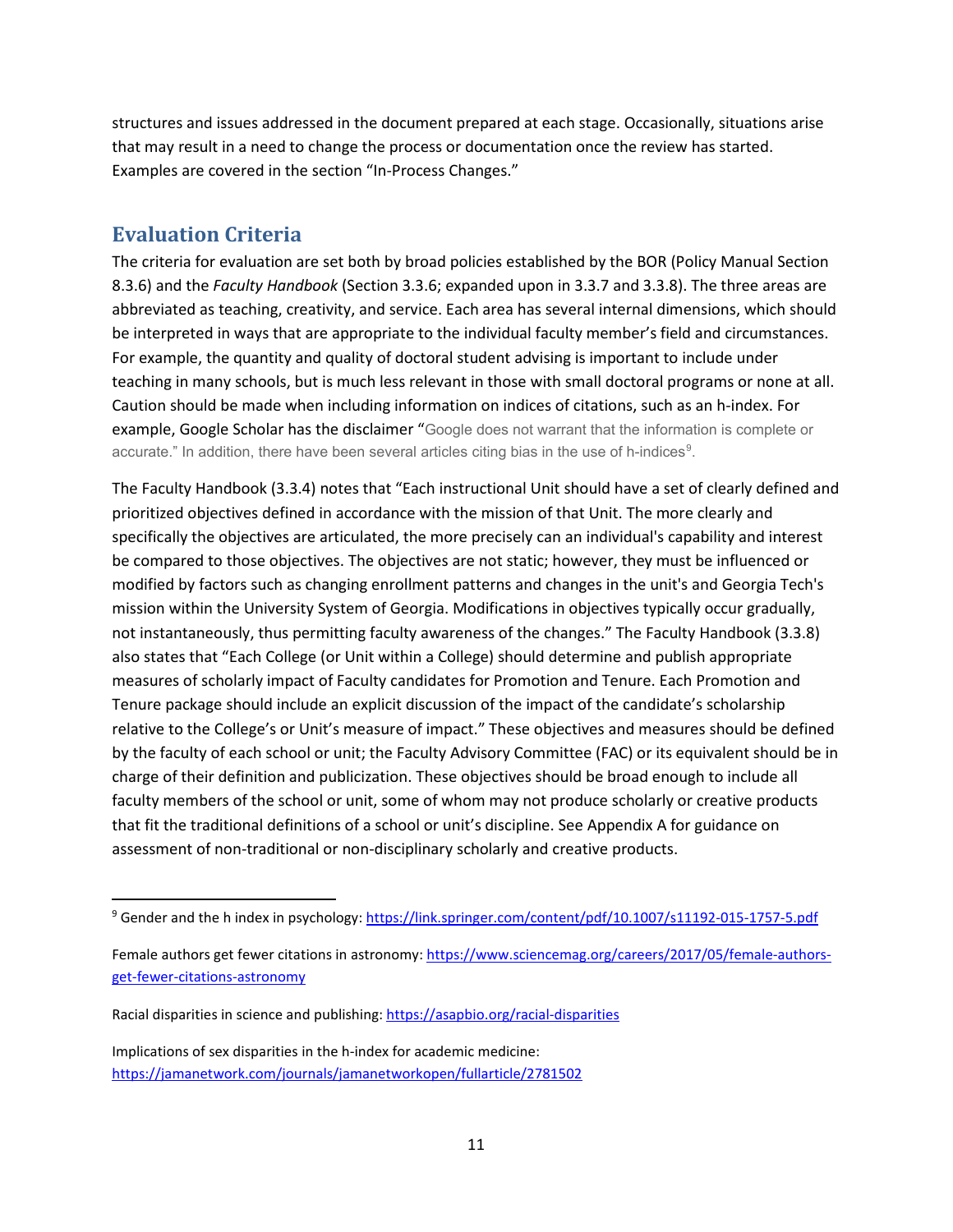# <span id="page-11-0"></span>**First-level Review**

Some Georgia Tech units operate with a first stage of internal review of the candidate's files, before they reach the unit's Reappointment, Promotion, and Tenure Committee. Some units use a "specialist review committee" or "area committee" to review only the scholarly achievements. Others use a committee that reviews the whole file against all three criteria. First-level review committees reviewing jointly appointed faculty must include members from both units. The school chair appoints this committee, in consultation with the candidate and the school's or unit's RPT Committee to ensure that the members have the appropriate expertise. Non-Georgia Tech faculty are allowable if no appropriate Georgia Tech faculty are available for this first-level area committee. (See *Faculty Handbook* Section 3.3.8, Internal Peer Review.)

Regardless of the process that the unit uses for this first-level review, it should be applied consistently across candidates. The rationale for and scope of the first-level review process should be clearly articulated in a document available to all candidates in the school. Any first-level review process should be reported in writing to the next stage of faculty review, in a memo signed by all committee members. That report should be included in the file that goes to the Provost.

#### <span id="page-11-1"></span>**School/Unit Committee[10](#page-11-2)**

The school or unit promotion and tenure committee undertakes the next stage of review. In some schools, this committee consists of all tenured faculty at or above the level sought by the candidate (for example, all associate, full, and Regents' professors for a candidate seeking promotion to associate professor). In other schools, the committee is a smaller subset of this group elected by the faculty, and in others, the school chair or unit head appoints the committee. The procedure used for selecting committee members should be consistent across cases. The procedure for establishing the committee should be described in a document available to all tenure-track faculty in the school.

All members of the committee are expected to attend its meetings, and everyone present is expected to vote. Members with conflicts of interest should recuse themselves from the deliberations as well as the vote, and be reported as recused. Conflicts can include family relationships; close collaborations; advisor-advisee relationships; business relationships; or marked personal or professional conflicts. Best practices, including Robert's Rules of Order, suggest that a committee member should not vote if not present during the discussion.

The committee should have the candidate's materials available well ahead of its deliberations, including the external letters. School or Unit committees must evaluate the candidate on all three criteria teaching, creativity, and service — indicating clearly in their reports whether or not the candidate meets the standard for promotion or tenure in that unit with regard to that criterion. School or Unit and

<span id="page-11-2"></span><sup>&</sup>lt;sup>10</sup> In the Scheller College of Business, which does not have schools, the school/unit committee would be the College RPT Committee, and the chair's role would be the dean's.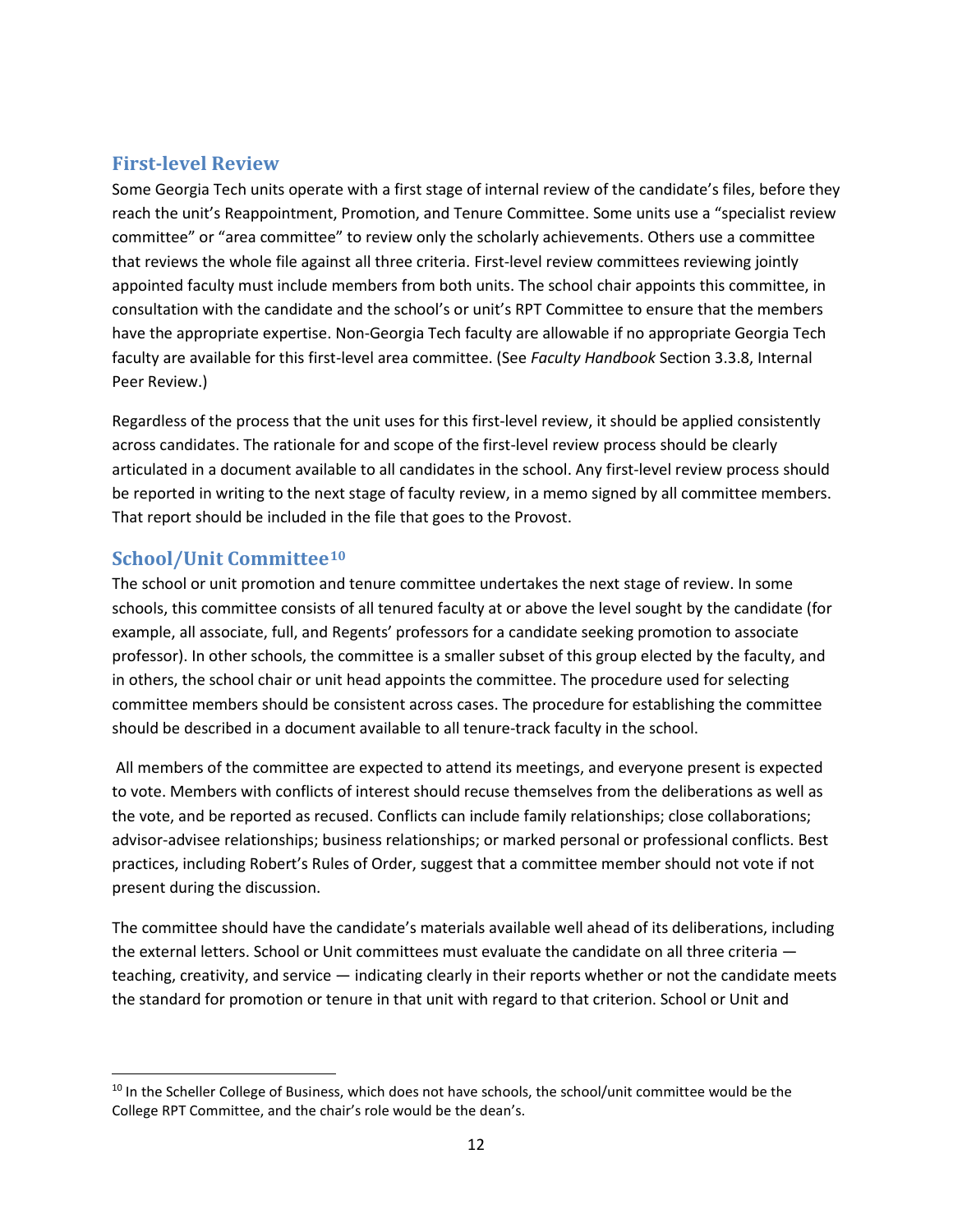college committees are expected to be aware of the broad flexibility in *Faculty Handbook* language with regard to creative activities:

While difficult to define precisely, creativity is characterized by the making of original and innovative contributions. The nature of the creative work must be appropriate to the individual's discipline... (Section 3.3.7)

In many cases, the "discipline" of the candidate may not be clearly defined or align with traditional disciplinary definitions, for example, people who work in transdisciplinary research. In such cases, the evaluation committees should invoke the broader flexibility in the *Faculty Handbook* with regard to evaluation of creativity. See Appendix A, for example.

The committee chairs at all levels are responsible for making sure that all committee members have been trained about the negative effects of unconscious bias on the promotion and tenure process. If committee chairs need assistance with training, they can request it from the Office of the Vice President for Institute Diversity. In addition, the committee chair is responsible for making sure that no inappropriate material is discussed or taken into account in the committee deliberations. All discussions about the candidates should be limited to the professional realm. There should be no discussions about personal matters, including, but not limited to, family and medical issues.

The school or unit committee reports its decisions in a letter addressed to the school chair or unit head and signed by the committee chair (or by every member of the committee if a school or unit policy requires this). Any conflicts of interest addressed in the committee's work should be described. This document should provide detailed analysis of the candidate's materials in relation to each of the three criteria: teaching, creativity, and service. The external letters should be discussed in a balanced way. Particular attention should be given to any negative comments. The votes of the committee (separate for promotion and for tenure) will be by secret ballot and will be recorded on the coversheet and in the committee's letter, along with the date of deliberation. Where the vote is split (not unanimous), the views of members who voted with the minority should be represented in the letter if at all possible.

In cases where the unit convenes a meeting and vote of all faculty within the unit who are eligible to weigh in on the case BEFORE the committee votes, the discussions and votes from that meeting should be addressed in the committee letter.

Schools and units vary in their practices with regard to allowing the unit head to attend the discussions of the unit Promotion and Tenure Committees. This decision rests with the school or unit committee. If the school chair or unit does attend these meetings, it should be as a silent observer to ensure that the school or unit faculty make their own judgment on the case. The committee may allow the school chair or unit head to ask clarifying questions after the committee has made its decision. It is not acceptable practice for school chairs or unit heads to try to win the committee over to their judgments of the case, which they can convey with their own votes and letters.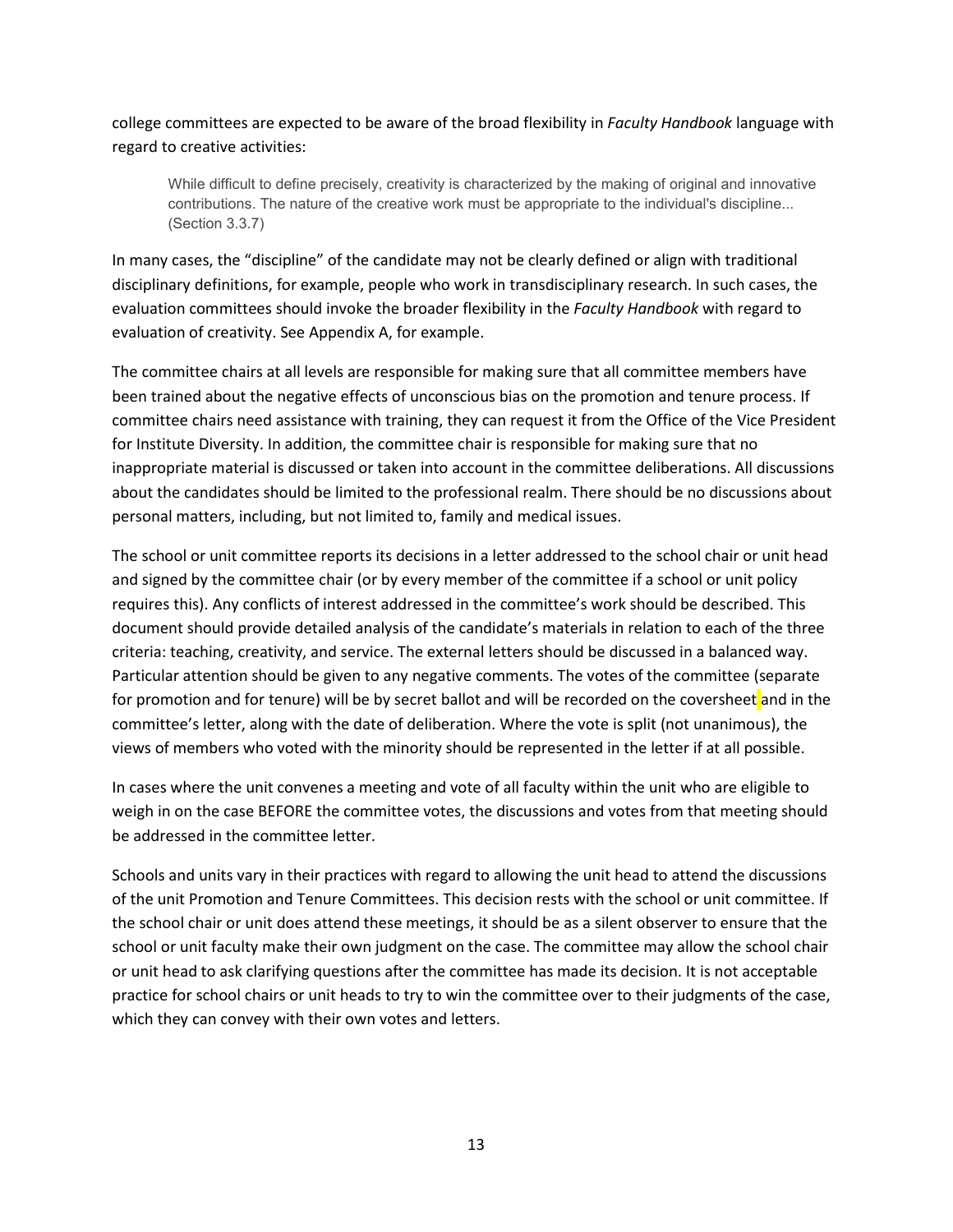# <span id="page-13-0"></span>**School Chair/Unit Head**

With the analysis and vote of the school or unit committee in hand, the school chair or unit head writes a letter of evaluation addressed to the dean that covers all three criteria (teaching, creativity, and service). The evaluation of teaching should go beyond CIOS scores on a single question and present other CIOS scores and any qualitative evaluation that has been done. It should address quality (not just quantity) of advising. Per the Taskforce on the Learning Environment report, the chair's or unit head's letter should assess the quality of instruction and the learning environment created by the faculty member using all available CIOS data (not just the "effective teacher" question). The longer list of teaching elements provided in the *Faculty Handbook* (Section 3.3.7) provides a useful checklist for elements that may be included, for chairs as for candidates.

The chair's or unit head's letter recommends for or against promotion and for or against tenure, with separate votes where both decisions are being made. The recommendations are recorded on the coversheet. For joint appointments (meaning there is a financial commitment from both units), the school chairs or unit heads, "involved jointly shall provide recommendations. These recommendations will then be passed along to the next level(s) as appropriate." (*Faculty Handbook* Section 3.3.8)

The school chair's or unit head's letter represents an independent judgment on these matters. To the extent that the criteria are evaluated differently from the approach the school or unit committee took, the basis for the judgment should be explained in the letter. The letter from the school chairs or unit head should explicitly address any issues in the selection of the external reviewers.

In cases where the school or unit convenes a meeting and vote of all faculty within the school or unit who are eligible to weigh in on the case AFTER the committee votes, the discussions and votes from that meeting should be addressed in the school chair's or unit head's letter.

The school chair's or unit head's letter should discuss the outcome of the candidate's Critical Review and issues addressed during Critical Review, and an explanation of how those issues have been overcome.

# <span id="page-13-1"></span>**College Committee**

Each college has a standing Promotion and Tenure Committee. Colleges with schools should have representation from each school within the college on the committee. The procedure for establishing the committee can vary but should be posted in a place that is accessible to all faculty in the college.

Conflicts of interest should be avoided.<sup>[11](#page-13-2)</sup> Any committee member with a conflict of interest should be recused prior to the discussion of the case, with the recused member's vote recorded as an abstention. At the discretion of the committee, the dean or an associate dean may attend its meetings in an observer status, asking only clarifying questions, but should never be an active participant. It is not acceptable practice for deans to try to win the committee over to their judgments of the case, which

<span id="page-13-2"></span> $11$  As described earlier, conflicts can include family relationships; close collaborations; advisor-advisee relationship; business relationships; or marked personal or professional conflicts.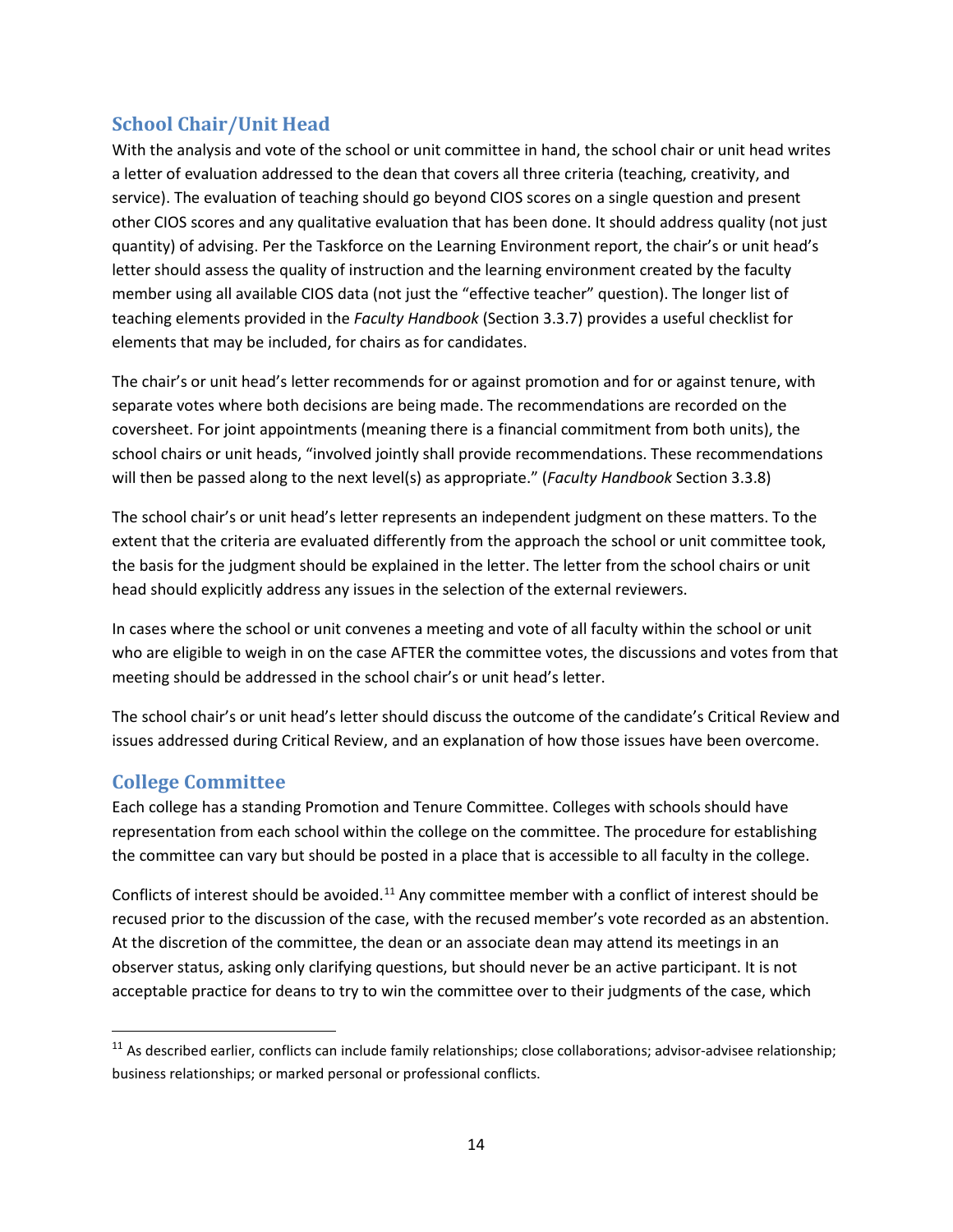they can convey with their own votes and letters. All discussion about the candidates should be limited to the professional realm. There should be no discussion about personal matters, including, but not limited to, family and medical issues. All discussion about the candidate's file should cease once the vote has been taken.

The college committee also makes an independent judgment of the merits of the case in relation to all three criteria (teaching, creativity, and service) and expresses that judgment in a letter addressed to the dean. This letter does not need to repeat all the facts of the case or re-use language from the school/unit or school chair letters. To summarize the merits of the case, committees may refer to the bio-sketch, which is always the first document in the file after the coversheet. Where the college committee agrees with the earlier levels of reviews, the letter can note this fact briefly. Where the judgment differs, a full explanation should be provided.

The vote of the college committee is recorded on the coversheet and in the letter. These votes should be by secret ballot. Anyone who voted on the case in an earlier level of review should not vote but instead be recorded as a required abstention. Where the vote is split (not unanimous), the views of members who voted with the minority should be represented in the letter if at all possible. This letter should include the date of deliberation and be significantly shorter than any that preceded it (perhaps as short as two pages).

#### <span id="page-14-0"></span>**Dean**

The dean's letter, which is addressed to the Provost, should also be brief, focusing on what the dean sees as the main strengths or weaknesses of the case and where they agree with or differ from the previous levels of review. The dean's recommendation is recorded in the letter and on the coversheet.

# <span id="page-14-1"></span>**Order of the File at Institute Level**

At the next stage of review, by the Provost's Advisory Committee (see next section), the number of cases being considered is very large — as high as 70-80 for promotion and tenure decisions and 40-50 for critical review. Every member of the Provost's Committee is expected to read every file. To provide for quality in their deliberations, it is important that the material be presented in a consistent way across cases.

As part of the standardization at this level, the materials must be presented in the following order:

- Coversheet
- Bio-sketch
- Dean's letter
- College letter
- Chair's letter
- School/unit letter
- First-level review report
- Teaching and training assessment
- Sample formal initial and follow-up request letters to external reviewers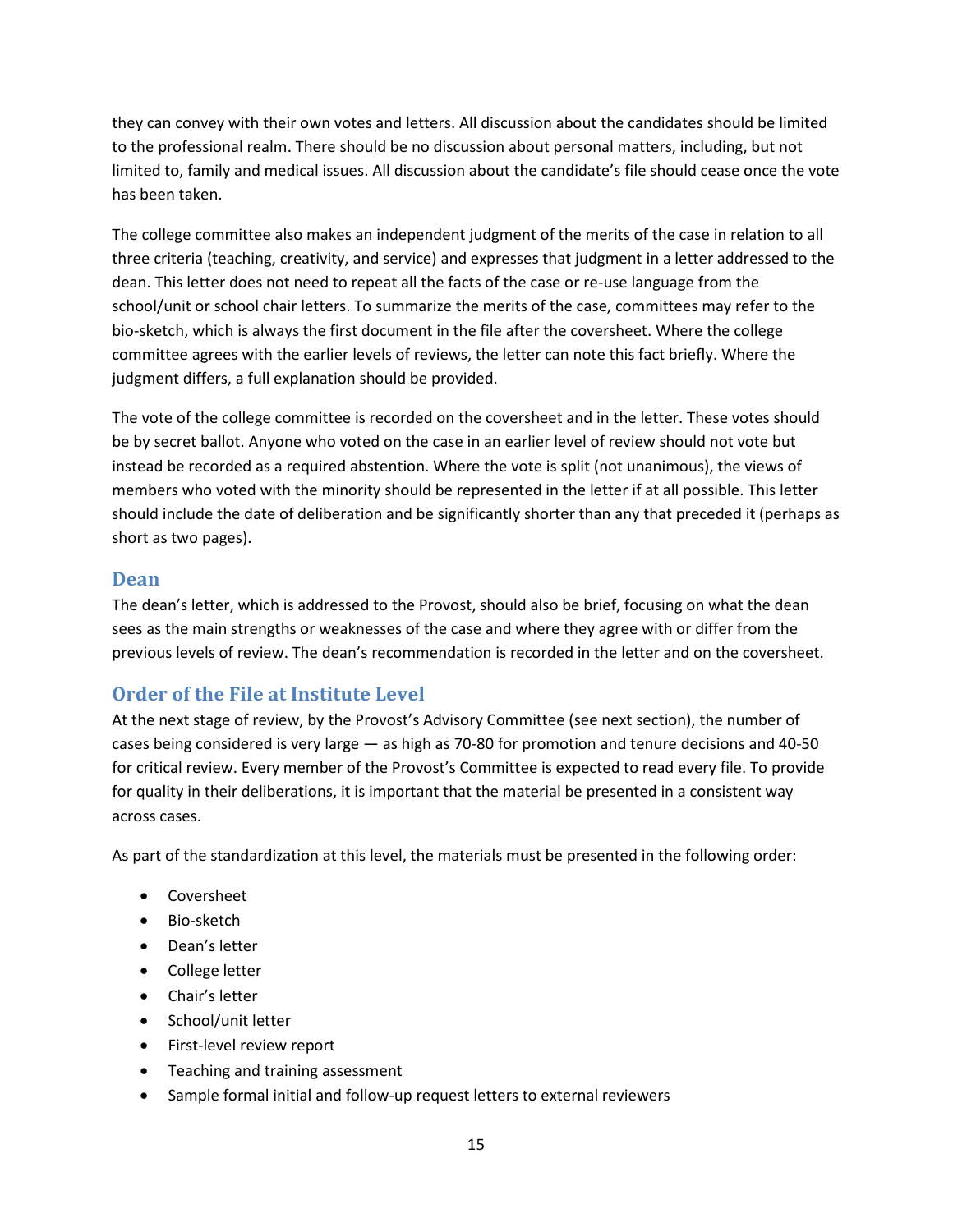- External letter selection template
- External reviewer bio-sketches
- External letters, in order by assigned number
- Candidate personal narrative
- Candidate standard CV, with table of contents and page numbers
- CV addendum with unfunded proposals and any projects/awards in nondisclosure phase
- Any updates to the CV, signed and dated by the candidate
- Signed statement of completeness
- Signed waiver of right to see letters

The PROMOTE system organizes, the material as a single searchable PDF file, with each section in the list above bookmarked, as well as the major headings within the CV.

#### <span id="page-15-0"></span>**Provost Advisory Committee**

At the Institute level, the Provost is advised by a committee consisting of the deans and senior faculty from the colleges. Except for the inclusion of the deans, which is specified in the *Faculty Handbook*, the Provost determines the composition of the committee. It currently includes 14 members: six deans; one additional faculty member each from Computing, Design, Ivan Allen, and Scheller; and two additional faculty members each from Engineering and Sciences. The deans select the additional faculty to represent their colleges.

The Vice-Provost for Faculty currently chairs the meetings of this committee and determines the order of cases and structure of discussion. Anyone with a conflict of interest regarding a specific case is recused prior to and during the discussion and vote on that case. The deans explain the appropriate criteria for the various fields represented and present the cases from their colleges. The Vice-Provost may assign a member of the committee from outside the candidate's college to speak after the home dean. This person is referred to as the second speaker and speaks to whether the materials in the file support the recommended decision and whether the decision is consistent with the Institute's criteria. When the vote is taken, anyone who voted at a previous level (either school or college) must abstain. Voting is by anonymous, electronic ballot. However, the vote totals are recorded on the coversheet. All discussions and votes are confidential. All discussion about the candidates should be limited to the professional realm. There should be no discussion about personal matters, including, but not limited to, family and medical issues.

A brief summary of the discussion of the Provost's Advisory Committee is included in each dossier, but that committee does not write a letter for the file. The committee's votes are recorded on the coversheets.

The committee reviews promotion, tenure, and critical review cases. It also votes by electronic ballot on tenure-on-hire cases in a process described in a later section.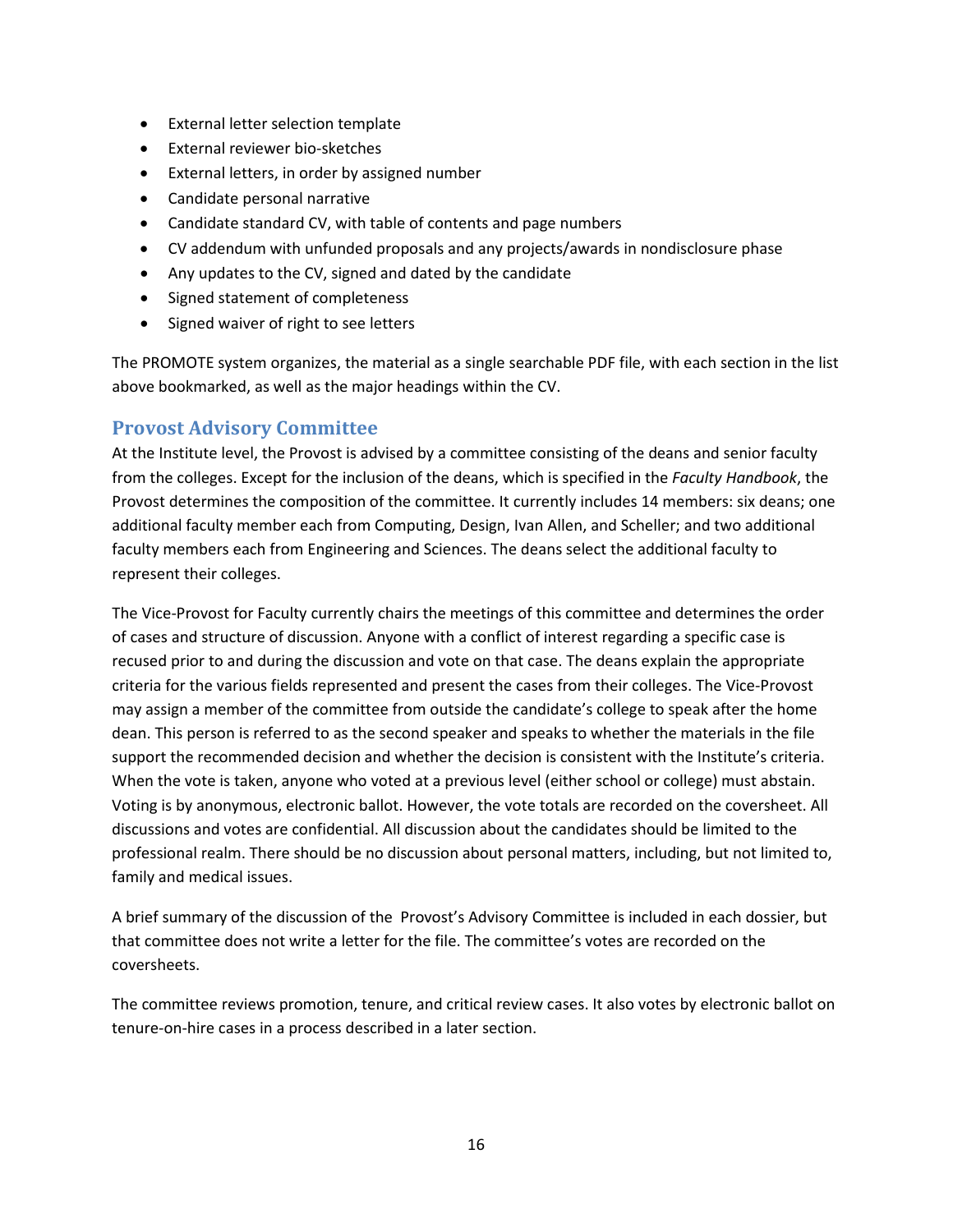#### <span id="page-16-0"></span>**Provost and President**

As the *Faculty Handbook* describes, "The Provost and Executive Vice President for Academic Affairs considers all information that has been compiled, transmits the complete package along with their recommendations to the President…" The Provost makes a recommendation on each case. The President makes the final decision and notifies the BOR by the end of February, as the BOR requires. Both the Provost's recommendations and the President's decisions are reflected on the coversheets.

#### <span id="page-16-1"></span>**In-Process Changes**

**Stopping the Process:** If for any reason candidates want to withdraw from consideration, they may do so at any time in the process before the President makes a final decision, as indicated by a signature on the coversheet. The candidate should make the request to stop the review process in writing and should sign the request. The request should be delivered to the administrator at the level that would review it next, with a copy to the school chair and/or dean, Provost, and the Office of Faculty Affairs. *Any such decision should be discussed with the school chair and/or dean before making the request.* In the case of tenure, if it is the candidate's "must year," the candidate will receive a letter of non-reappointment with the last date of employment specified. The written request to stop the review process for tenure should state that the individual understands the last date of employment.

**Potential Discrepancies in the Record:** If the evaluators feel that there is a substantive factual discrepancy or uncertainty in the dossier, the evaluators should not make assumptions about those facts. Rather, they should seek clarification from the candidate and place any corrections to the dossier in the Additional Documents section.

**Late Recusal of Evaluator:** If an evaluator has a conflict of interest, they should recuse themselves from discussion (including removing themselves from the room) and should not vote on the case. Ideally, the conflict would be discovered prior to the evaluator having interactions on the case. If a situation arises where an evaluator needs to recuse themselves after they have been involved in the process, then care must be taken to remove their influence. For example, additional letters may be solicited, if possible, to supplement ones solicited by a School Chair or Unit Head who has recused themselves (along with identification of who solicited which letters). Another example would be to remove comments from any review letter made by someone who has recused themselves once the deliberations have started. The change in the process should be documented in one of the letters, including when it happened and what were the actions taken to remove the influence of the recused member.

# <span id="page-16-2"></span>**Communicating Results**

When the decision is final, the President communicates the result to the faculty member in writing delivered through the dean's office. After the candidate has received official notification, the dean or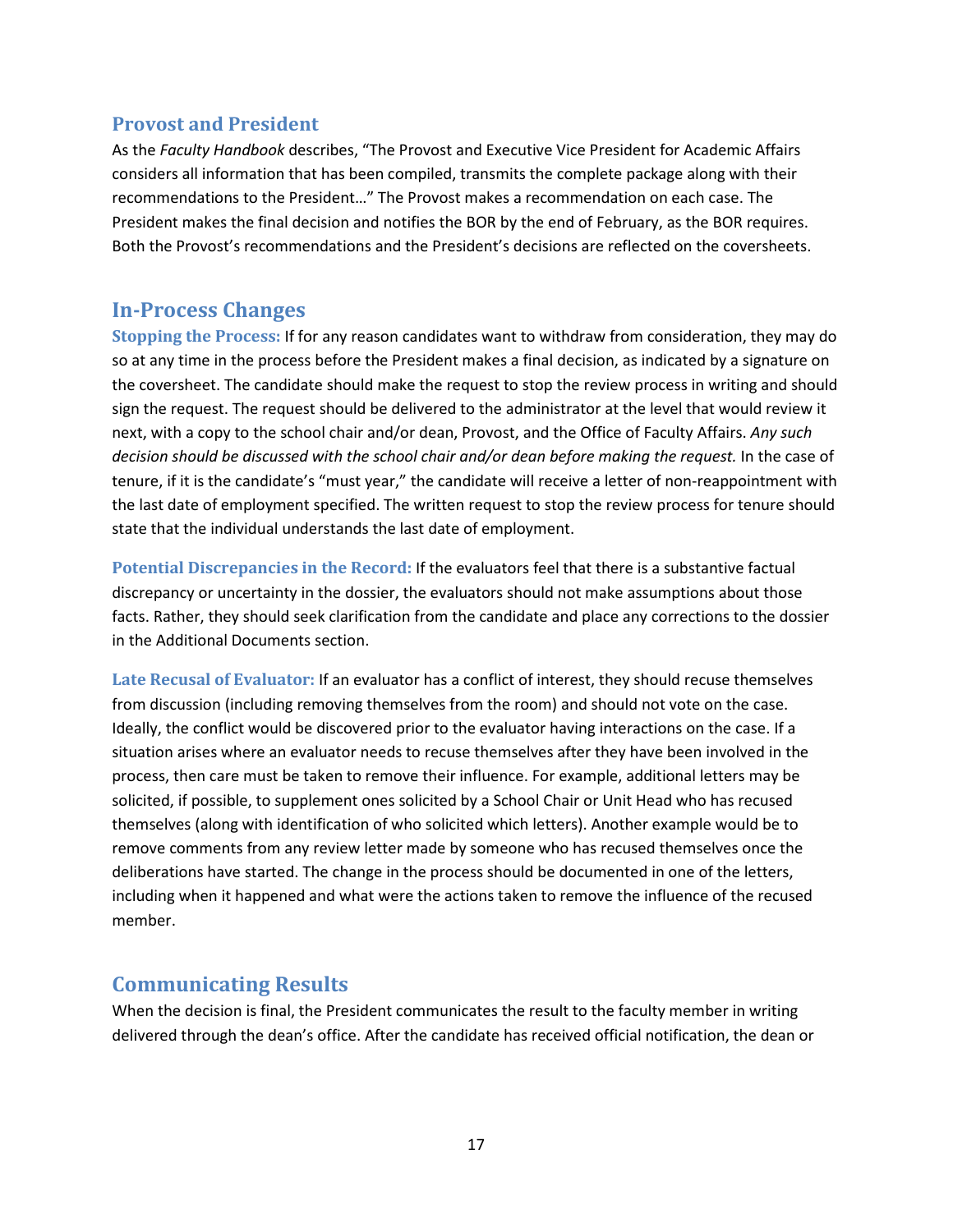school chair may review the decision with the candidate.<sup>[12](#page-17-1)</sup> But the confidential aspects of the process remain confidential, including discussions in meetings of the faculty committees and the content and writers of external letters. As described earlier, for promotion and tenure decisions, the candidate may request a redacted copy of the entire file, with the coversheet, external letters, and references to external letters removed.

For critical reviews as with promotion and tenure decisions, candidates may request a copy of the file after the process is complete. School chairs (or other appropriate persons) should confirm to their deans in writing that they have reviewed the results with any candidates who were "reappointed with counseling" or "reappointed with warning." This step creates a documentary record that the intended messages are being sent. Best practices suggest that the candidate receive a written summary of the discussion, as often during stressful conversations people may forget and/or fail to comprehend important details.

# <span id="page-17-0"></span>**Coming up Again**

The *Faculty Handbook* is currently silent on the question of whether faculty members who have been denied promotion or tenure may resubmit their materials in a later cycle for another evaluation.

The deans have recommended that an individual have only two chances to be approved for tenure. Individuals without tenure who are in their seventh years of service may be reconsidered only if there is a significant change in their accomplishments since the last review. Faculty members considering this option should seek counsel from their school chairs on this decision. If individuals "come up early" and are denied, they must be evaluated again in the "must" year.

With respect to external letters for promotion or tenure cases that are being reconsidered for the second consecutive year, Faculty Affairs asks that either all the letters from the previous evaluation be used or none; cherry picking reviewers is not acceptable and undermines the case. If letters are being re-used, a few additional ones may be solicited to give a fresh look at the file. The Provost recommends that previous letter writers be given a chance to update based on new material. Every letter of internal evaluation should explicitly identify and address what has changed in the candidate's situation from the earlier review. The dean's presentation to the Provost's Advisory Committee should highlight the changes. For cases that are being considered more than one year after an initial attempt, the "all or none" rule with regard to external reviewers no longer applies. In these cases, the selection of letter writers follows the same procedure as given for the first attempt at tenure and/or promotion, where the school chair/unit head and candidate jointly develop the list of external reviewers, regardless of which reviewers were on the list previously.

<span id="page-17-1"></span> <sup>12</sup> [Faculty Handbook, Section 3.3.8:](http://policylibrary.gatech.edu/faculty-handbook/3.3.8-promotion-and-tenure-procedures) "The appropriate place for the individual Faculty member to receive this feedback is from the Unit Head(s)."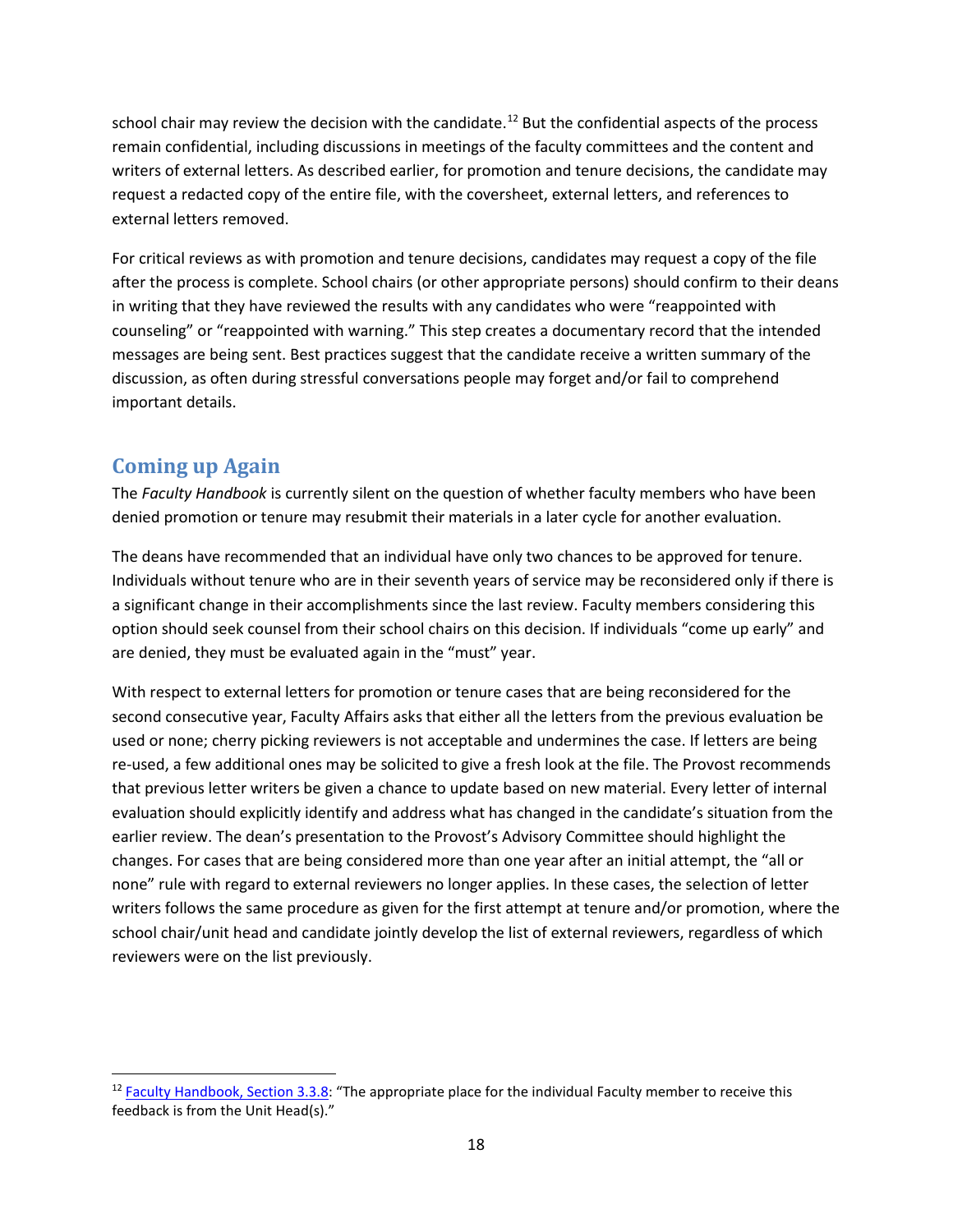# <span id="page-18-0"></span>**Tenure on Appointment**

The BOR allows tenure to be awarded at the time of hire for established scholars who meet the Institute's standards (BOR Policies 4.4 and 8.3.7; *Faculty Handbook* Section 3.3.1). Except for appointments to administrative positions, the individual must have held tenure at another institution, although doing so does not guarantee an offer of tenure on hire at Georgia Tech.<sup>[13](#page-18-3)</sup> The process for tenure-on-hire cases is documented in the [Provost's memo dated April 19, 2021.](https://faculty.gatech.edu/sites/default/files/images/swm_to_deanschairs_4.19.21.pdf) The memo discusses three categories of cases: appointment as School Chairs or Deans, appointment as Professor for those who have held that rank previously, and other appointments as Professor and all Associate Professor appointments. In all cases, the faculty member needs to have held tenure at their prior institution. More [detailed instructions for the process](https://faculty.gatech.edu/sites/default/files/images/guidance_on_the_tenure_on_appointment_process.pdf) are included in th[e Faculty Affairs website.](https://faculty.gatech.edu/sites/default/files/images/guidance_on_the_tenure_on_appointment_process.pdf) The process considers evidence on all three criteria for tenure —teaching, creativity, and service. The Provost's Advisory Committee will meet monthly to consider these cases.

Faculty hired into associate professor positions who held tenure at a previous institution and are hired at Georgia Tech without tenure may receive up to three years credit toward tenure, and thus be eligible to be considered for tenure in their second year at Tech. These years of credit must be specified in their offer letters. However, as noted earlier, they may be advised by their school chairs to wait before coming up to establish themselves in the Georgia Tech environment.

# <span id="page-18-1"></span>**List of Templates and Tools Available on the Faculty Affairs Website**

**[Coversheet](http://faculty.gatech.edu/sites/default/files/documents/promotiontenurecover_010215.pdf)** [Initial External Review Request Letter Template](http://www.faculty.gatech.edu/sites/default/files/images/template_initial_external_review_request_letter_5-17-2017.docx) Follow-up [External Review Request Letter Template](http://faculty.gatech.edu/sites/default/files/documents/template_external_review_request_letter_9-4-2015.docx) [External Reviewer](http://faculty.gatech.edu/sites/default/files/documents/external-reference-list_0.xlsx) List Template [CIOS Scores](http://faculty.gatech.edu/sites/default/files/documents/rpt_cios_template_cross-listed.xlsx) Table [Waiver of Statement](http://faculty.gatech.edu/sites/default/files/documents/waiver_of_right_of_access.pdf) [Statement of Completeness](http://faculty.gatech.edu/sites/default/files/documents/statement_of_completeness.docx)

# <span id="page-18-2"></span>**Provost's Memos on Promotion and Tenure Processes**

Memos from the Provost set policy and procedure. Those relevant to promotion and tenure are linked below:

[Memo from the Provost on External Peer Review Letters](https://faculty.gatech.edu/sites/default/files/documents/bras_memo_extprrevwlttrs_9-3-2015.pdf) (.pdf)

[Memo from the Provost on Promotion and Tenure Packages](https://faculty.gatech.edu/sites/default/files/documents/bras_memo_ptpackagerules_9-3-2015.pdf) (.pdf)

[Memo from the Provost on Tenure on Hire](https://faculty.gatech.edu/sites/default/files/images/swm_to_deanschairs_4.19.21.pdf) (.pdf)

<span id="page-18-3"></span> $13$  Administrators are exempt from this rule, but their tenure must be approved by the Chancellor of the University System.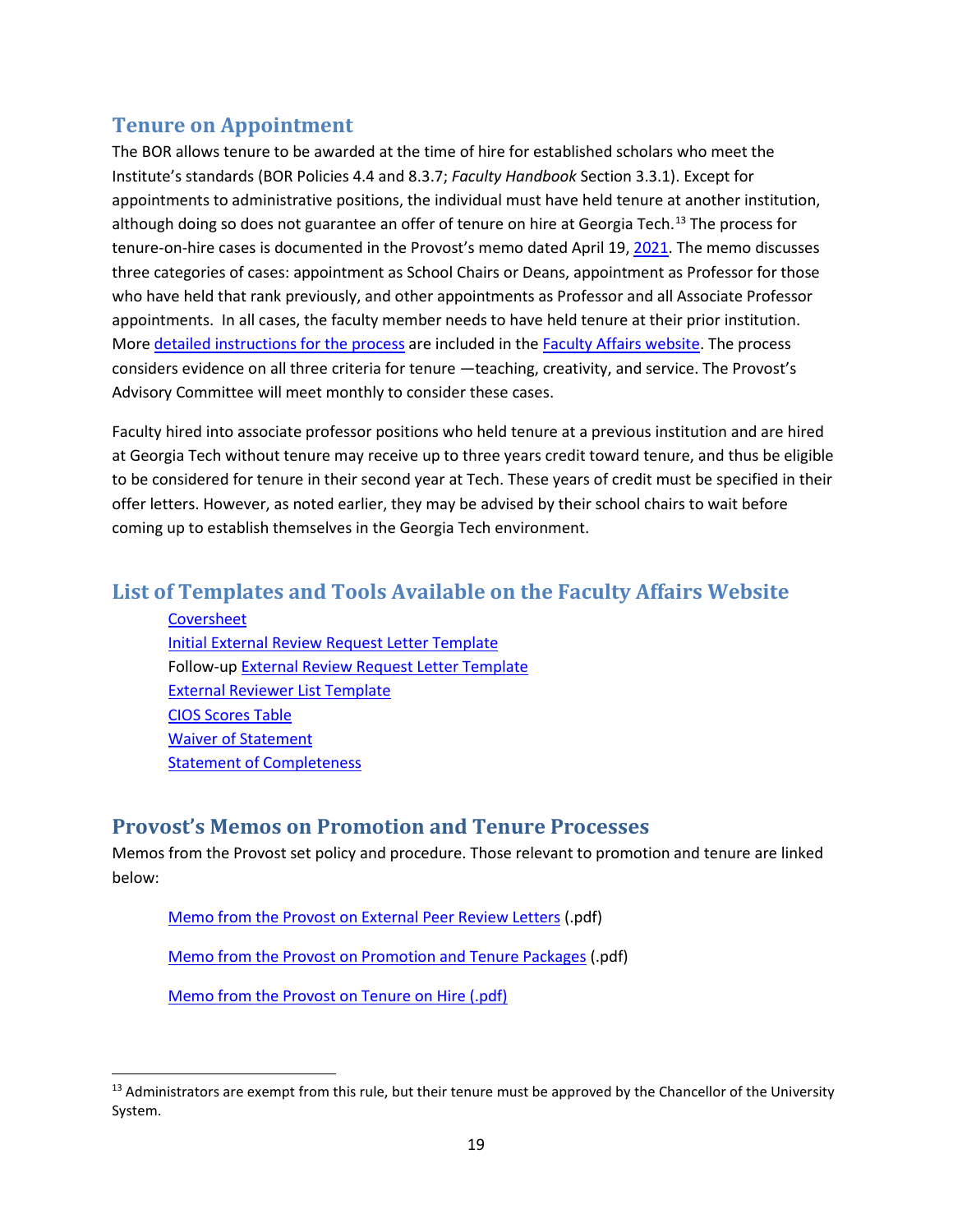[Memo from the Provost on Adjustments to Faculty Tenure and Similar Events Due to Covid](https://faculty.gatech.edu/sites/default/files/images/swm_to_faculty_12.07.20.pdf)  [December 2020 \(.pdf\)](https://faculty.gatech.edu/sites/default/files/images/swm_to_faculty_12.07.20.pdf)

# <span id="page-19-0"></span>**Web Resources and Policies**

[Faculty Handbook 4.3, Teaching Evaluation and Support](http://policylibrary.gatech.edu/faculty-handbook/3.3.7-promotion-and-tenure-evaluation) [Faculty Handbook 3.3.7, Promotion and Tenure Evaluation](http://policylibrary.gatech.edu/faculty-handbook/3.3.7-promotion-and-tenure-evaluation) [Center for Teaching and Learning](http://ctl.gatech.edu/)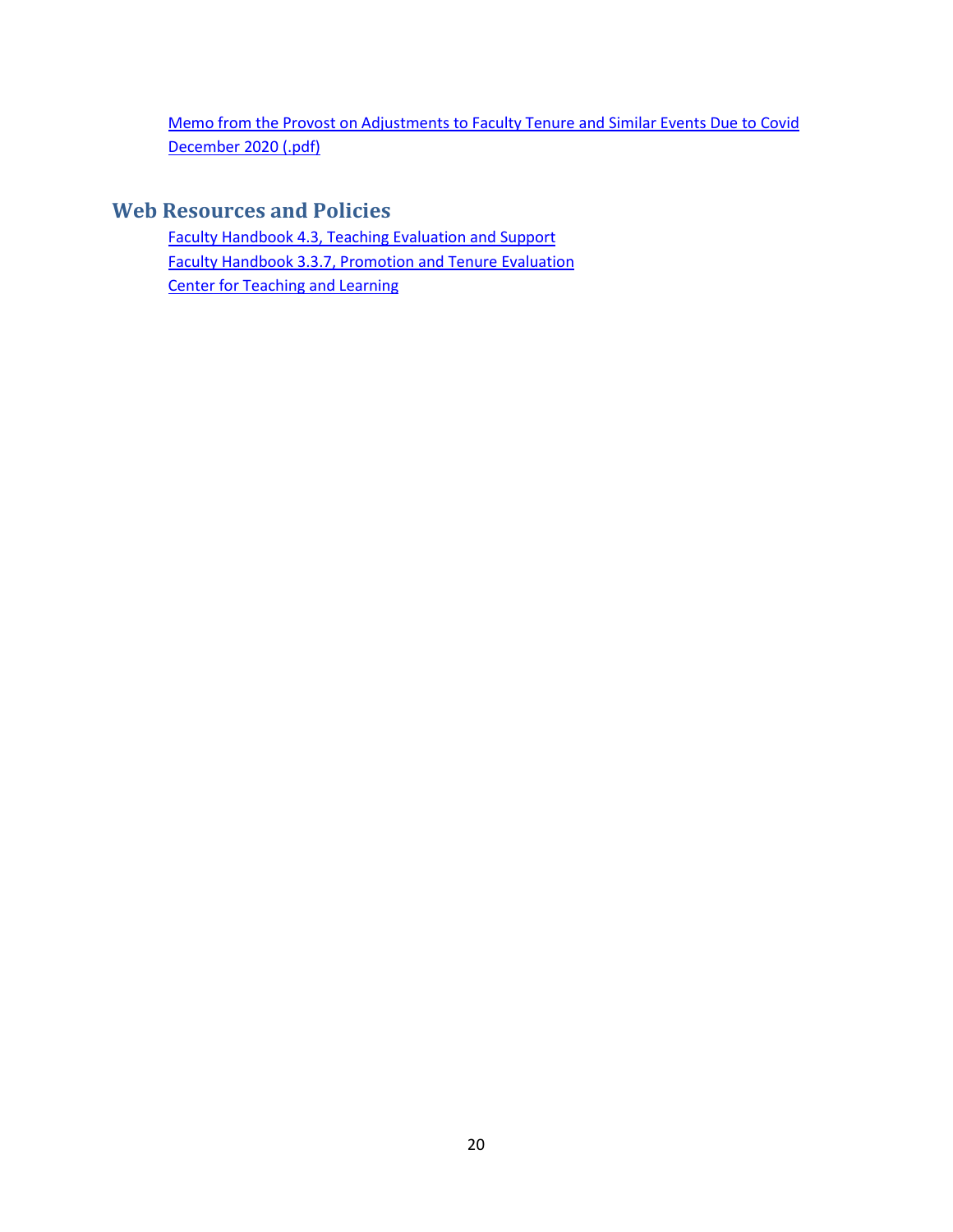# **Table One: Guidance on RPT Letters**

#### **General guidance for all letters:**

All letters should be on letterhead and signed. First-level review letters should be signed by all members and other committee letters by the chair of the committee (unless the unit requires all signatures).

Any conflicts of interest by any of the letter writers should be avoided, but where this is not possible, clearly stated in the letter.

External reviewer letters should be assigned a number, and referred to only by a number and not by name, title, or institution.

All content of the external letters and committee deliberations are confidential and should not be shared with the candidate (or anyone else) either during or after the process.

<span id="page-20-0"></span>All votes by committee members should be recorded in the letter exactly as listed on the coversheet: Yes, No, Required Abstention, Other Abstention, and Absent.

| <b>Letter Writer</b>                          | <b>Addressed To</b>         | Content                                                                                                                                                                                                                                                                                                                                                                                                                                                                                                    | Confidentiality                                                                                                         | <b>Notes</b>                                                                                                              |
|-----------------------------------------------|-----------------------------|------------------------------------------------------------------------------------------------------------------------------------------------------------------------------------------------------------------------------------------------------------------------------------------------------------------------------------------------------------------------------------------------------------------------------------------------------------------------------------------------------------|-------------------------------------------------------------------------------------------------------------------------|---------------------------------------------------------------------------------------------------------------------------|
| <b>External Reviewers</b>                     | School Chair / Unit<br>Head | Provides a candid assessment of the candidate's<br>productivity and creativity and the impact of the<br>faculty's work based on the 3-5 intellectual products<br>provided, and other knowledge they may have regarding<br>teaching, creativity, and service.<br>Comparison to other people in the field at a similar<br>career stage may be considered<br>Any and all conflicts of interest should be disclosed and<br>explained.<br>Reviewer should request that the candidate not see the<br>evaluation. | If candidates waive<br>their right to see<br>letters, then all<br>efforts will be made<br>to keep them<br>confidential. | Letters should be on<br>letterhead and include a<br>signature (electronic<br>acceptable).                                 |
| <b>First-level Review</b><br><b>Committee</b> | School Chair/ Unit<br>Head  | Range of content varies by unit.<br>Conflicts of interest should be avoided in establishing<br>the committee. Any that remain should be disclosed and<br>explained.                                                                                                                                                                                                                                                                                                                                        | Will be shared with<br>candidate upon<br>request.                                                                       | All members of the<br>committee should sign letter.<br>Letter should be on the<br>committee chair's school<br>letterhead. |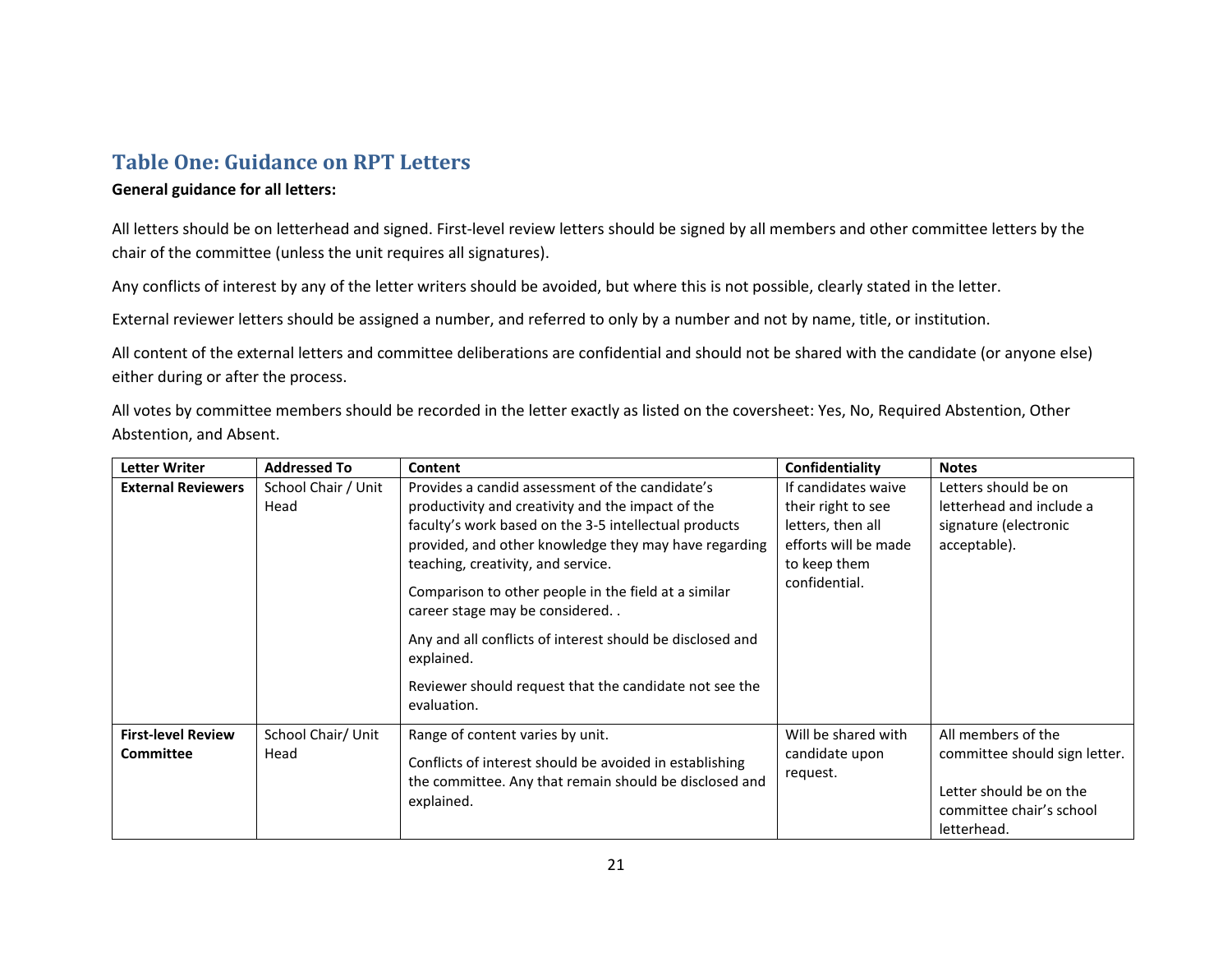| <b>School/Unit RPT</b><br><b>Committee</b> | School Chair/ Unit<br>Head | Provides a comprehensive examination of the faculty<br>member's teaching, creativity, and service, and makes a<br>recommendation regarding promotion and/or tenure (or<br>reappointment if critical review).<br>The letter should present both strengths and<br>weaknesses of the case, address the scholarly and/or<br>creative impact, and reflect the discussion and<br>evaluation. | After the process is<br>complete,<br>information will be<br>shared with<br>candidate upon<br>request (after all<br>references to the<br>external review<br>letters have been | Committee chair should sign<br>letter, unless the unit's<br>process requires all<br>committee members to sign.<br>Letter should be on school<br>letterhead. |
|--------------------------------------------|----------------------------|----------------------------------------------------------------------------------------------------------------------------------------------------------------------------------------------------------------------------------------------------------------------------------------------------------------------------------------------------------------------------------------|------------------------------------------------------------------------------------------------------------------------------------------------------------------------------|-------------------------------------------------------------------------------------------------------------------------------------------------------------|
|                                            |                            | Should refer to external reviewers only by an assigned<br>number and give a balanced account, including negative<br>comments in the external reviews.                                                                                                                                                                                                                                  | redacted by Faculty<br>Affairs).                                                                                                                                             |                                                                                                                                                             |
|                                            |                            | If the vote is split (not unanimous), the letter should<br>indicate the range of views expressed in the<br>committee's meeting.                                                                                                                                                                                                                                                        |                                                                                                                                                                              |                                                                                                                                                             |
|                                            |                            | Records votes of all present including required<br>abstentions and other abstentions and records number<br>of people absent. Includes the actual number of votes<br>for each option, not "unanimous."                                                                                                                                                                                  |                                                                                                                                                                              |                                                                                                                                                             |
|                                            |                            | Records the date the Committee reviewed and voted.<br>Any conflicts of interest remaining after recusals should<br>be disclosed and explained.                                                                                                                                                                                                                                         |                                                                                                                                                                              |                                                                                                                                                             |
| <b>School Chair / Unit</b><br><b>Heads</b> | Dean                       | Provides a comprehensive examination of the faculty<br>member's teaching, creativity, and service, and makes a<br>recommendation regarding promotion and/or tenure (or<br>reappointment if critical review).                                                                                                                                                                           | After the process is<br>complete,<br>information will be<br>shared with                                                                                                      | Letter should be on school<br>letterhead and signed.                                                                                                        |
|                                            |                            | The letter should present both strengths and<br>weaknesses of the case from the school chair's or unit<br>head's viewpoint, address the scholarly and/or creative<br>impact, and explicitly address any differences with the<br>school or unit committee.                                                                                                                              | candidate upon<br>request (after all<br>references to the<br>external review<br>letters have been<br>redacted by Faculty                                                     |                                                                                                                                                             |
|                                            |                            | The school chair or unit head should assess the quality<br>of instruction and the learning environment set by the<br>faculty member using all available CIOS data (not just                                                                                                                                                                                                            | Affairs).                                                                                                                                                                    |                                                                                                                                                             |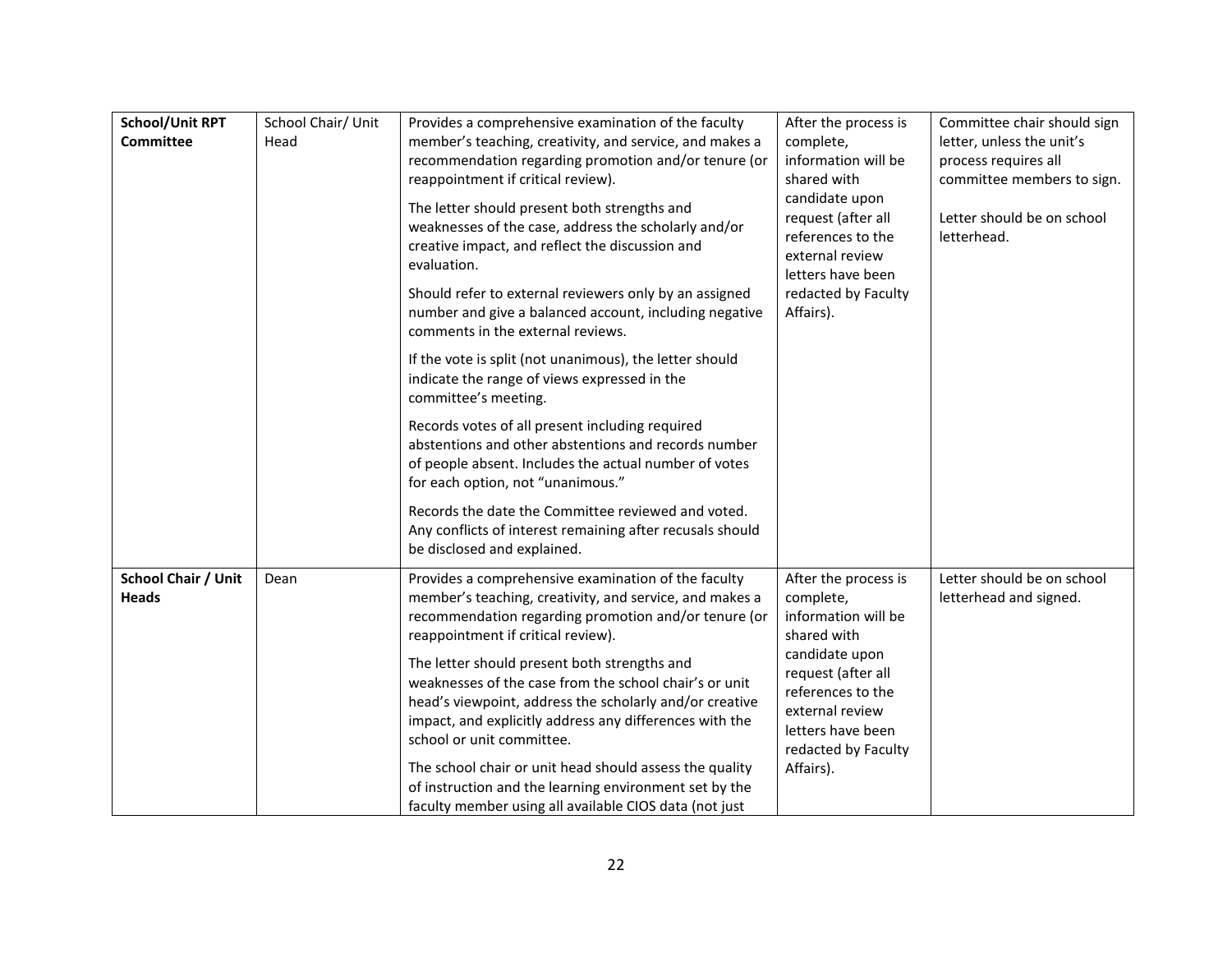|                                        |      | "effective teacher" question), peer reviews, and<br>teaching portfolio.<br>The school chair or unit head should include<br>consideration of any negative annual performance<br>reviews or disciplinary actions.<br>The school chair's or unit head's letter should explicitly<br>discuss any issues in the selection of external reviewers.<br>Any conflicts of interest remaining after recusals should<br>be disclosed and explained.<br>Includes CR outcome(s), issues addressed during CR, and<br>an explanation of how those issues have been<br>overcome.                                                                                                                                                                                                                                                                                                                                         |                                                                                                                                                                                                                  |                                                                                                                                                                                       |
|----------------------------------------|------|---------------------------------------------------------------------------------------------------------------------------------------------------------------------------------------------------------------------------------------------------------------------------------------------------------------------------------------------------------------------------------------------------------------------------------------------------------------------------------------------------------------------------------------------------------------------------------------------------------------------------------------------------------------------------------------------------------------------------------------------------------------------------------------------------------------------------------------------------------------------------------------------------------|------------------------------------------------------------------------------------------------------------------------------------------------------------------------------------------------------------------|---------------------------------------------------------------------------------------------------------------------------------------------------------------------------------------|
| <b>College RPT</b><br><b>Committee</b> | Dean | This letter can be short (one to two pages).<br>It provides an independent evaluation of the faculty<br>member's teaching, creativity, and service, and makes a<br>recommendation regarding promotion and/or tenure (or<br>reappointment if critical review). The letter should<br>explicitly address any differences with the school<br>committee and/or school chair's or unit head's letter.<br>There is no need to repeat material from the earlier<br>levels.<br>Should refer to external reviewers only by an assigned<br>number.<br>If the vote is split (not unanimous), the letter should<br>indicate the range of views expressed in the<br>committee's meeting.<br>Records votes of all present including required<br>abstentions and other abstentions, and records number<br>of people absent.<br>Any conflicts of interest remaining after recusals should<br>be disclosed and explained. | After the process is<br>complete,<br>information will be<br>shared with<br>candidate upon<br>request (after all<br>references to the<br>external review<br>letters have been<br>redacted by Faculty<br>Affairs). | Letter should be on school<br>letterhead of primary author.<br>At a minimum, the chair of<br>the committee should sign<br>letter. Some unit processes<br>require all members to sign. |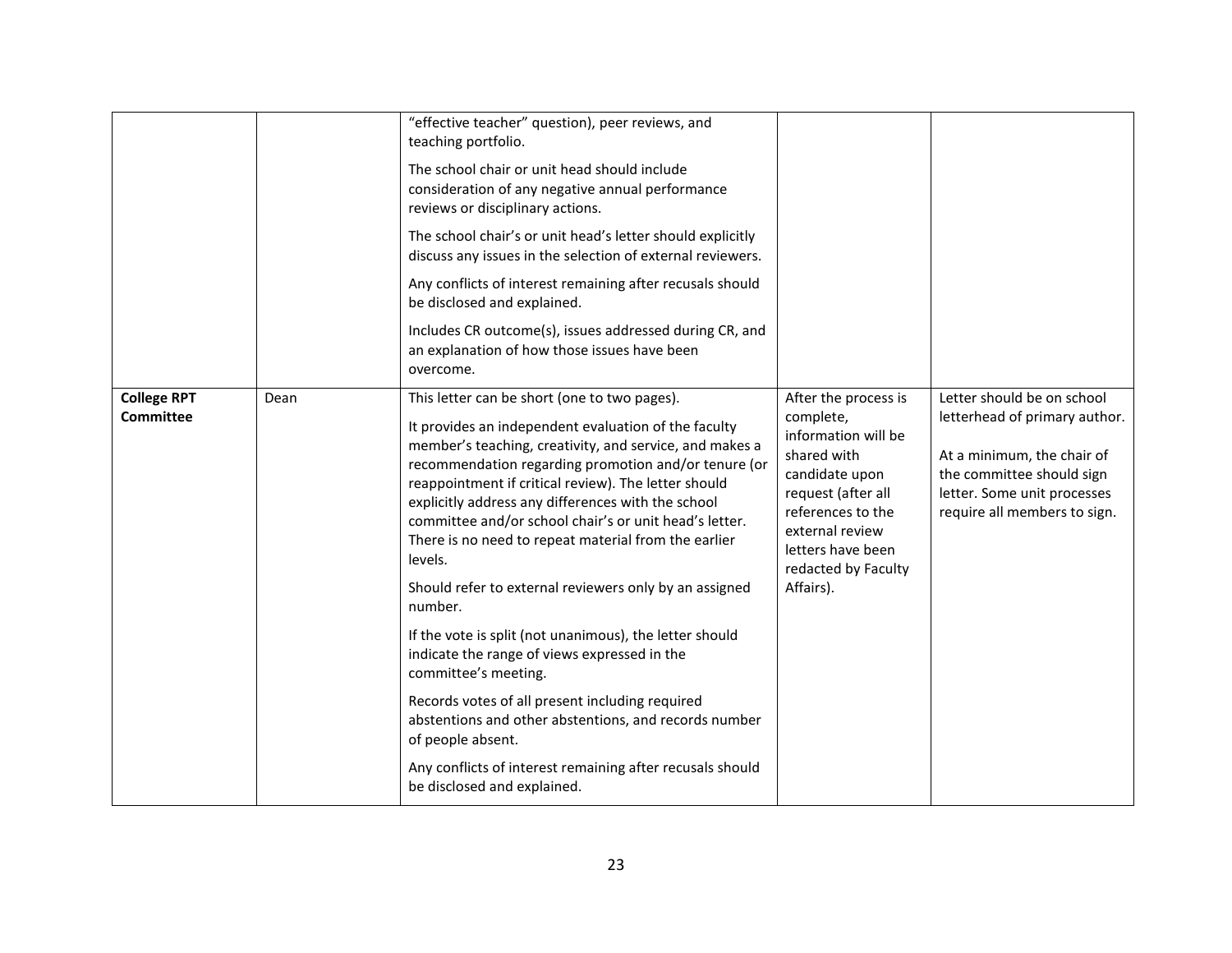|      |         | Includes the actual number of votes for each option, not<br>"unanimous."<br>Records the date the Committee reviewed and voted.                                                                                                                                                                                  |                                                                                                                                                                                                                  |                                                       |
|------|---------|-----------------------------------------------------------------------------------------------------------------------------------------------------------------------------------------------------------------------------------------------------------------------------------------------------------------|------------------------------------------------------------------------------------------------------------------------------------------------------------------------------------------------------------------|-------------------------------------------------------|
| Dean | Provost | If all previous internal letters are in agreement, this<br>should be a brief summary (one to two pages).<br>If deans are not in agreement with the previous<br>recommendations or interpretations of the evidence,<br>they should provide a detailed explanation of their<br>recommendation and/or differences. | After the process is<br>complete,<br>information will be<br>shared with<br>candidate upon<br>request (after all<br>references to the<br>external review<br>letters have been<br>redacted by Faculty<br>Affairs). | Letter should be on college<br>letterhead and signed. |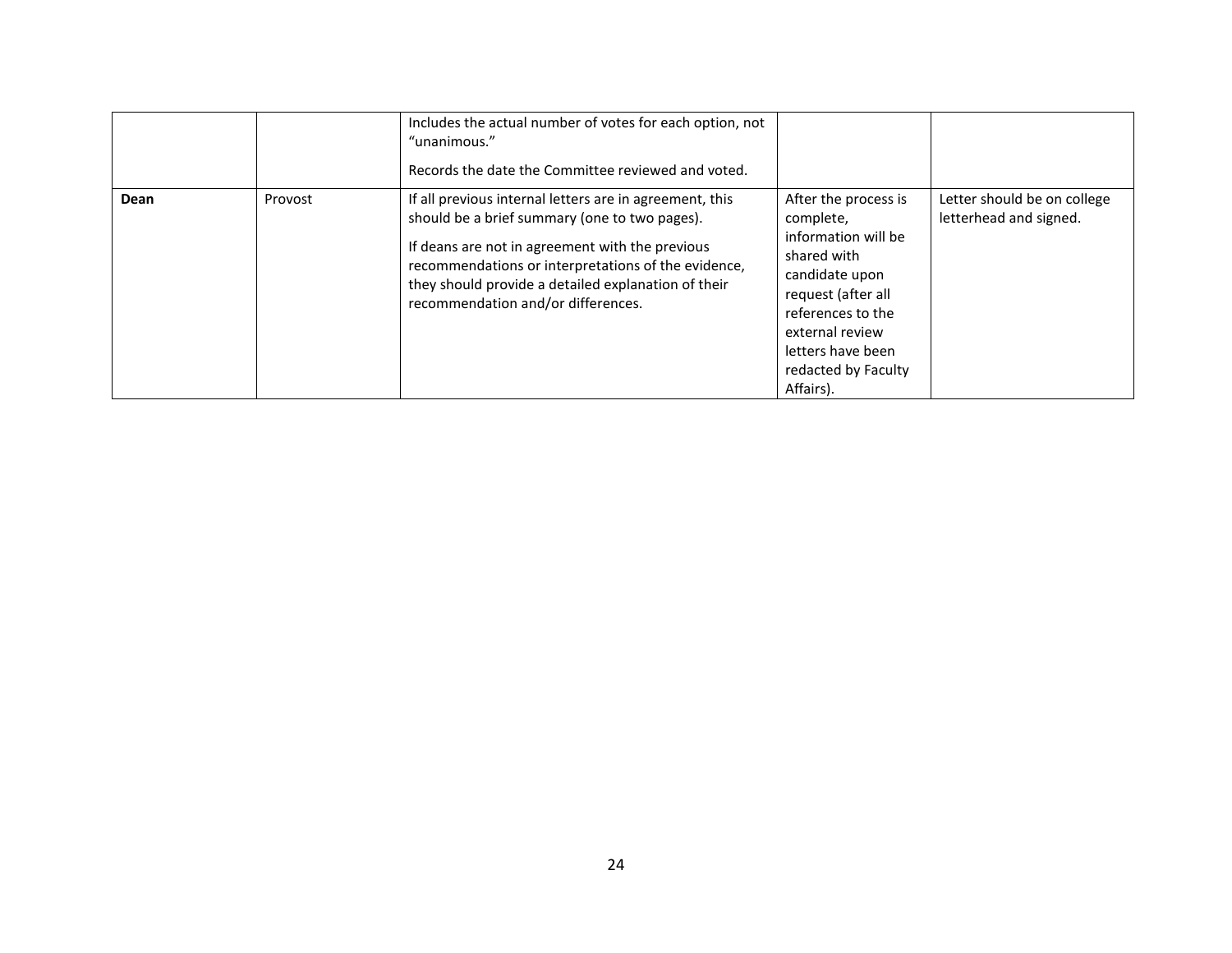| <b>ITEM</b>                                                                                        | <b>FACULTY</b><br><b>MEMBER</b> | <b>SCHOOL or</b><br><b>COLLEGE</b> | <b>COMMITTEE</b> | <b>INSTITUTE</b> | <b>EXTERNAL</b><br><b>REVIEWERS</b> |
|----------------------------------------------------------------------------------------------------|---------------------------------|------------------------------------|------------------|------------------|-------------------------------------|
| Coversheet                                                                                         |                                 |                                    |                  | x                |                                     |
| Bio-sketch                                                                                         | X                               |                                    |                  |                  |                                     |
| Dean's letter                                                                                      |                                 | X                                  |                  |                  |                                     |
| College committee letter                                                                           |                                 |                                    | Χ                |                  |                                     |
| Chair's letter                                                                                     |                                 | X                                  |                  |                  |                                     |
| School/unit committee                                                                              |                                 |                                    |                  |                  |                                     |
| letter                                                                                             |                                 |                                    | X                |                  |                                     |
| First-level review report                                                                          |                                 |                                    |                  |                  |                                     |
| (Area Committee report)                                                                            |                                 |                                    | X                |                  |                                     |
| CIOS score template and                                                                            |                                 |                                    |                  |                  |                                     |
| other teaching evaluation                                                                          | $\ast$                          |                                    |                  |                  |                                     |
| material                                                                                           |                                 |                                    |                  |                  |                                     |
| Sample initial & follow-up                                                                         |                                 |                                    |                  |                  |                                     |
| request letter(s) to                                                                               |                                 | X                                  |                  |                  |                                     |
| reviewers***                                                                                       |                                 |                                    |                  |                  |                                     |
| <b>External letter selection</b>                                                                   |                                 |                                    |                  |                  |                                     |
| table***                                                                                           |                                 | X                                  |                  |                  |                                     |
| External reviewer bio-                                                                             |                                 |                                    |                  |                  |                                     |
| sketches***                                                                                        |                                 | X                                  |                  |                  |                                     |
| External letters, in order                                                                         |                                 |                                    |                  |                  | Λ                                   |
| by assigned number***                                                                              |                                 |                                    |                  |                  |                                     |
| Candidate personal                                                                                 |                                 |                                    |                  |                  |                                     |
| narrative                                                                                          | X                               |                                    |                  |                  |                                     |
| Candidate standard CV,                                                                             |                                 |                                    |                  |                  |                                     |
| with table of contents                                                                             | X                               |                                    |                  |                  |                                     |
| and page numbers                                                                                   |                                 |                                    |                  |                  |                                     |
| CV addendum with                                                                                   |                                 |                                    |                  |                  |                                     |
| unfunded proposals or                                                                              | X                               |                                    |                  |                  |                                     |
| grants/projects in                                                                                 |                                 |                                    |                  |                  |                                     |
| nondisclosure phase                                                                                |                                 |                                    |                  |                  |                                     |
| Any updates to the CV,                                                                             |                                 |                                    |                  |                  |                                     |
| signed and dated by the                                                                            | $***$                           |                                    |                  |                  |                                     |
| candidate                                                                                          |                                 |                                    |                  |                  |                                     |
| Signed statement of                                                                                |                                 |                                    |                  |                  |                                     |
| completeness***                                                                                    |                                 |                                    |                  |                  |                                     |
| Signed waiver                                                                                      | $***$                           |                                    |                  |                  |                                     |
| statement***                                                                                       |                                 |                                    |                  |                  |                                     |
|                                                                                                    |                                 |                                    |                  |                  |                                     |
| *Some schools or units provide staff to assist candidate with table; some units provide peer       |                                 |                                    |                  |                  |                                     |
| evaluation reports.                                                                                |                                 |                                    |                  |                  |                                     |
| ^Candidate provides some names to unit head (who makes the final list and solicitation).           |                                 |                                    |                  |                  |                                     |
| ** Unit will provide forms and guidance for the faculty member to sign at the beginning of process |                                 |                                    |                  |                  |                                     |
| and following updates, as appropriate.                                                             |                                 |                                    |                  |                  |                                     |
| *** Generated and maintained via the PROMOTE system.                                               |                                 |                                    |                  |                  |                                     |

# <span id="page-24-0"></span>**Table Two: Who Provides/Maintains What in the Institute File**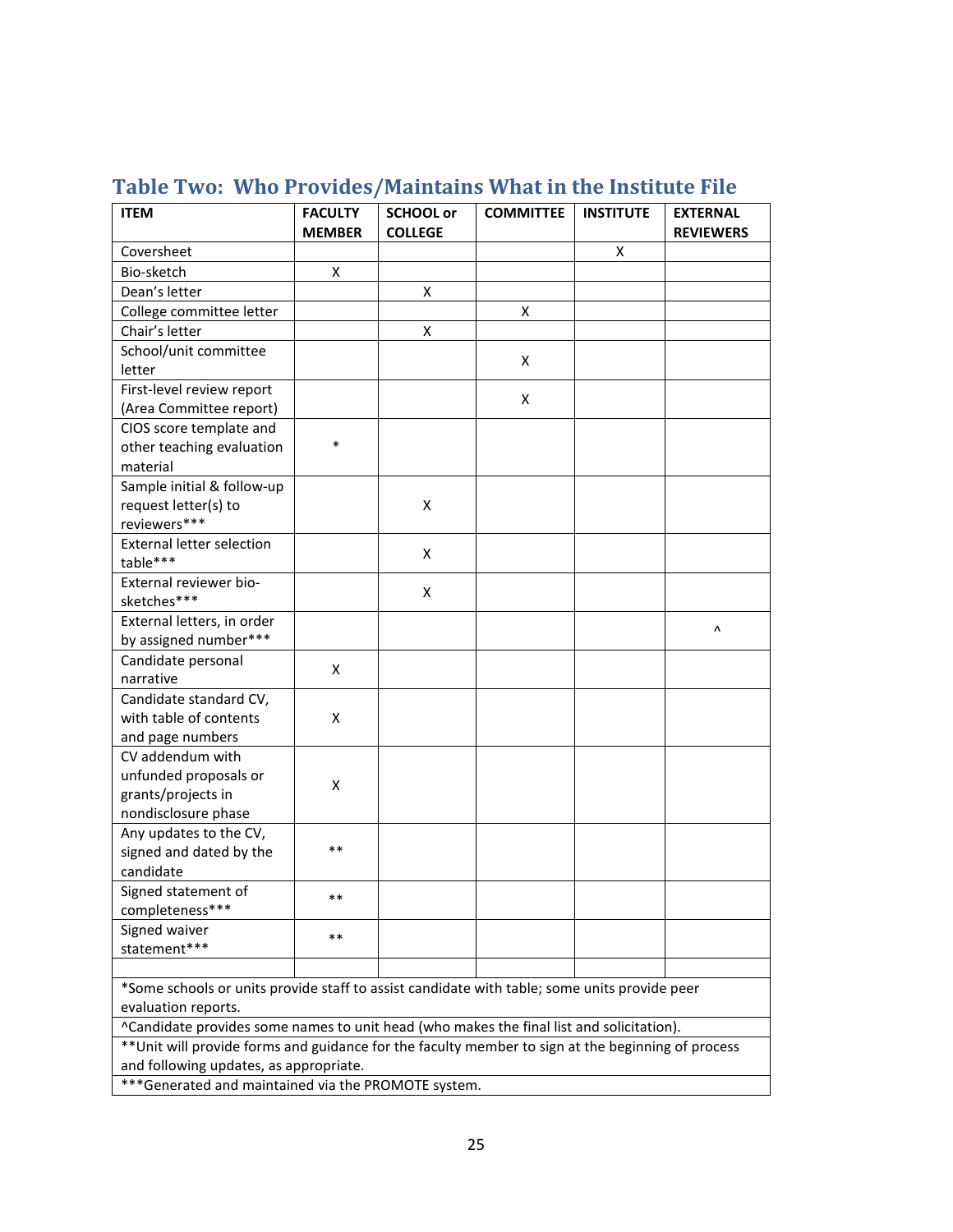# <span id="page-25-0"></span>**Appendix A: Guidance for Promotion and Tenure with Expanded Scope of Creativity**

The [Georgia Tech Faculty Handbook Section 3.3.4](https://policylibrary.gatech.edu/faculty-handbook/3.3.4-tenure-and-promotion-overview) gives criteria for promotion and tenure based on the scholarly activities of instruction, creativity, and service. While colleges and schools generally refine the category of "creativity" to be discipline-based research, the Faculty Handbook criteria in Section 3.3.7 on the Evaluation of Creative Contributions is more general.

This document addresses procedural guidance in promotion cases for tenure-track faculty whose creativity contributions are considered, within the context of their school(s), to be nontraditional, non-disciplinary, or highly specialized. Specific examples that may lack established criteria within a college or school include contributions and impact in entrepreneurial areas; industry, government, community or society in general; scholarship of teaching and learning; artistic production and the art; and public scholarship. Such areas contribute to the values and mission of Georgia Tech and are very impactful.

In all tenure and promotion cases, we are seeking excellence and impact in the creativity and scholarship category. This guidance is intended to help faculty build their cases and to enable departments to structure their evaluation processes.

#### **Candidates:**

Determine what are the most impactful and creative innovations and build the core of the case around those.

- Discuss the core innovations with the school chair or unit head and possibly people at the college and Institute levels well before the tenure or promotion portfolios are assembled.
- Write the narrative and select at least some samples of work in that category to include among the five creative products submitted with the dossier.
- In the narrative, provide measures of impact. For example, for entrepreneurial activity, funds raised or licenses awarded could be appropriate measures. For innovations in the educational sphere, publications in education journals, adoption of methods, leadership in professional organizations, or awards or invitations can demonstrate the stature of the candidate.
- Demonstrate the impact of the work; stronger cases will have impact beyond the instructional unit and campus; e.g., regional, national or even international impact.
- Suggest some external reviewers who could analyze that work. These need not be from academia, but should be respected leaders in their field).
- Discuss with your unit how the composition of the local review committee members might be altered to provide appropriate expertise needed to evaluate your contributions.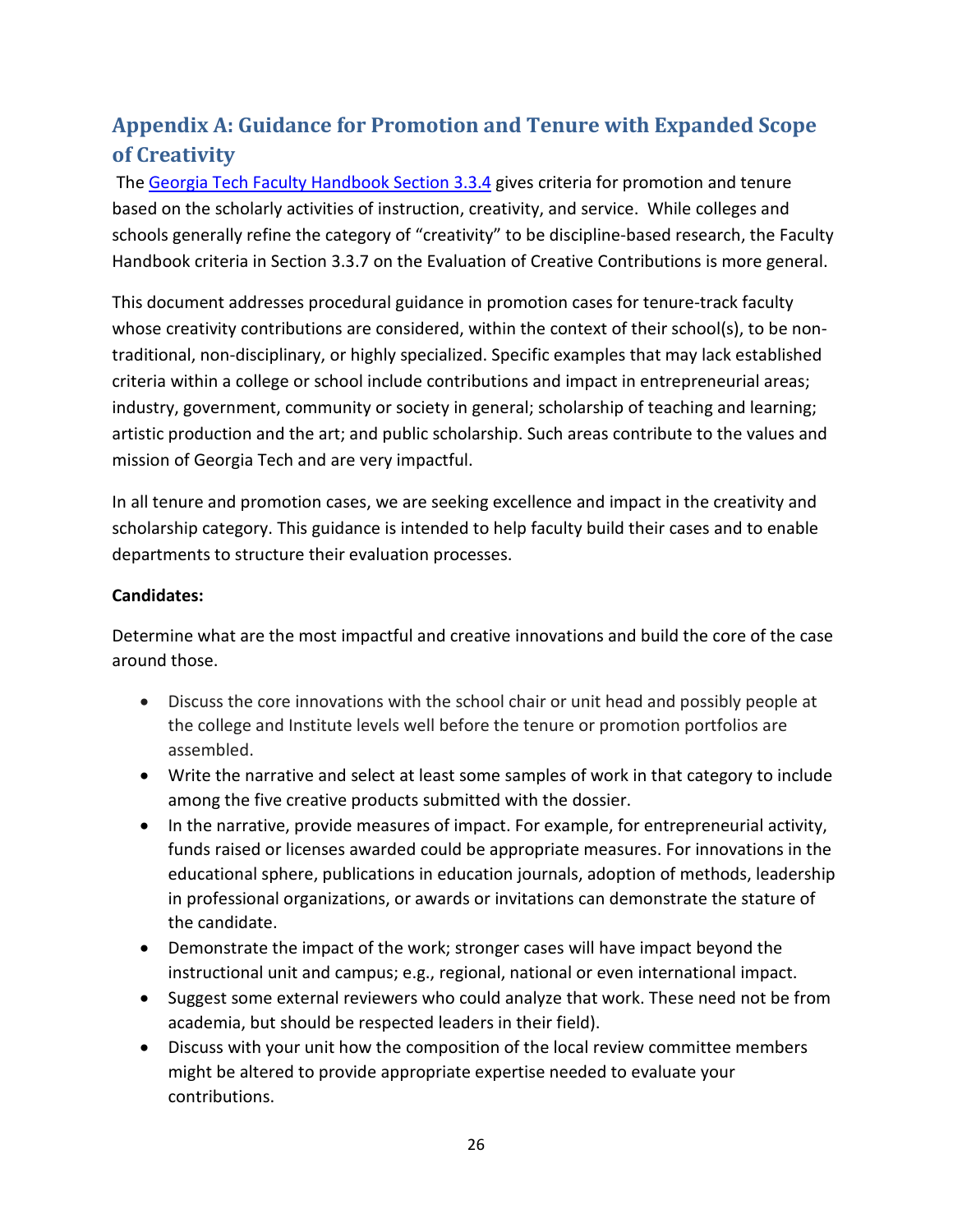• Consider making appropriate changes to the format of the CV, but make sure these changes are reviewed by senior faculty and school chair. For example, faculty who have significant administrative roles can insert a section IV Summary of Higher Education Administrative and Leadership Experience in their CV (using the description/format that is in the [CV Format for Academic Professionals,](https://faculty.gatech.edu/current-faculty/promotion-tenure) Section IV)

#### **Review Committees:**

- Members of disciplinary review or first level committees should include people whose expertise is in that area, even if this means adding members to the local committee from outside of the unit
- The committee should be charged using the language in the Faculty Handbook on review criteria

#### **External Reviewers:**

- Select people who are appropriate for the topics listed as the main contributions, this might include people from industry, academic administration, government, public administration, non-profit organizations, etc.
- Ask reviewers to judge the innovation and the impact of the work at the regional, national, or international level.